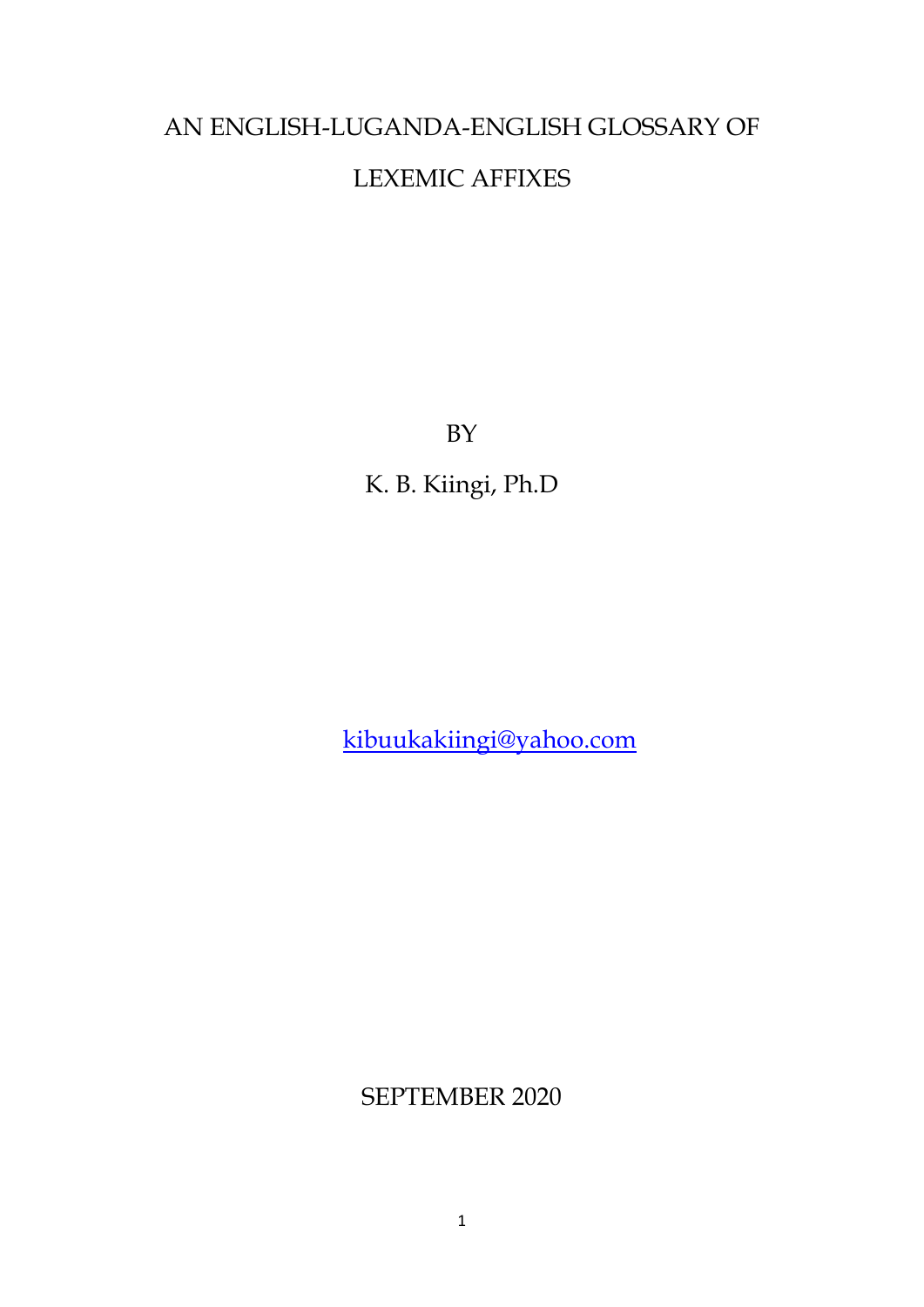#### **1.0 Introduction to the Glossary**

It was in the paper entitled "Three Glossaries of Extrapolated Luganda" published in August 2020 at [www.luganda.com](http://www.luganda.com/) that I heralded the radical idea that the requisite period to expressive maturity of Luganda [can] be considerably reduced if Present-Day Luganda is extrapolated for lexeme formatives and lexeme formation rules. The paper encompassed the presentation of the following:

- (i) a Luganda-Luganda-English glossary of lexemic affixes
- (ii) an English Luganda glossary of highly specialized combining forms
- (iii) and an English -Luganda glossary of international lexemic formatives.

While the present paper is an immediate continuation of issues (i)- (iii) above, the first issue has undergone revision such that it is now hardly recognizable.

#### **2.0 Abbreviations and Symbols**

- •a final vowel of verb in citation form
- C\* consonant cluster
- H noun/adjective stem suffix or verb root suffix
- F noun/adjective prefix in singular
- F<sup>+</sup> noun/adjective prefix in plural
- S noun/adjective stem
- R verb root, simple or otherwise
- *U* archiphoneme such that  $U = 0$ , u
- *I* archiphoneme such that  $I = e$ , *i*
- oku• prefix of verb in citation form
- for introducing an alternative form
- agglutinational boundary
- = rendition
- # reversativeness/privativeness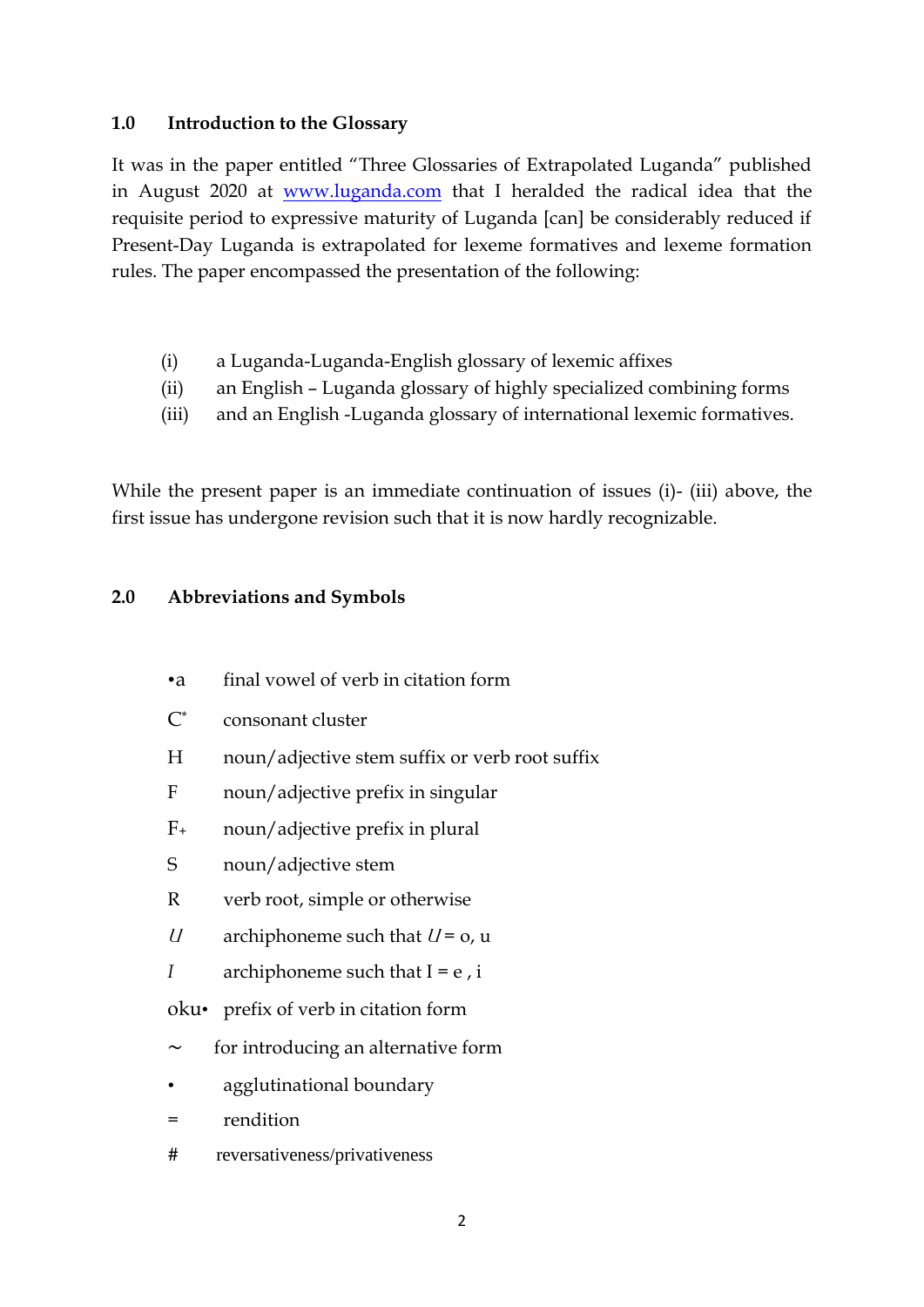- ≢ opposition
- $\rightarrow$  transformation
- ( ) optionality or occasionality brackets
- [ ] English sememe

1,2,3 subscripted numerals for identification

 $\Box$  for introducing example renditions

- **|** for demarcating example renditions
- ¶ for introducing cross-referential comments

### **3.0 Reversative and Privative Suffixes of Luganda**

|    |                                                      |   |                                                                                  | 1) F•S•la $\neq$ F•S•ka .•la $\neq$ •ta •ta $\neq$ •ka |
|----|------------------------------------------------------|---|----------------------------------------------------------------------------------|--------------------------------------------------------|
| 2) | $\bullet$ R $\bullet$ a<br>$\bullet$ R $\bullet$ a # | # | $\bullet$ R $\bullet$ Ula                                                        | $\cdot$ R $\cdot$ Uka (Valency = 1)<br>$(Valency = 2)$ |
| 3) |                                                      |   | $\bullet$ C*ala $\neq$ $\bullet$ C*uka<br>$\bullet$ C'ala $\neq$ $\bullet$ C'ula | $(Valency = 1)$<br>$(Valency = 2)$                     |

4)  $\bullet$ C\*<sub>1</sub>a C\*<sub>2</sub> a  $\neq$   $\bullet$ C\*<sub>1</sub>uC\*<sub>2</sub> a

#### **4.0 Branches of Knowledge**

| science (s)                                                      | kamanya                            | [ $1^0$ ka•/ $10^0$ zika.]                      |
|------------------------------------------------------------------|------------------------------------|-------------------------------------------------|
| branch of knowledge                                              | ka•S•H                             | $[1^0 \text{ka} \cdot / -]$                     |
| specialist in a branch<br>of knowledge                           | ka•S•H                             | $[1^0 \text{ka} \cdot / 2^0 \text{baka} \cdot]$ |
| nouns, adjectives and<br>adverbs based on $ka \cdot S \cdot (H)$ | $F \cdot$ nnaka $\cdot S(\cdot H)$ |                                                 |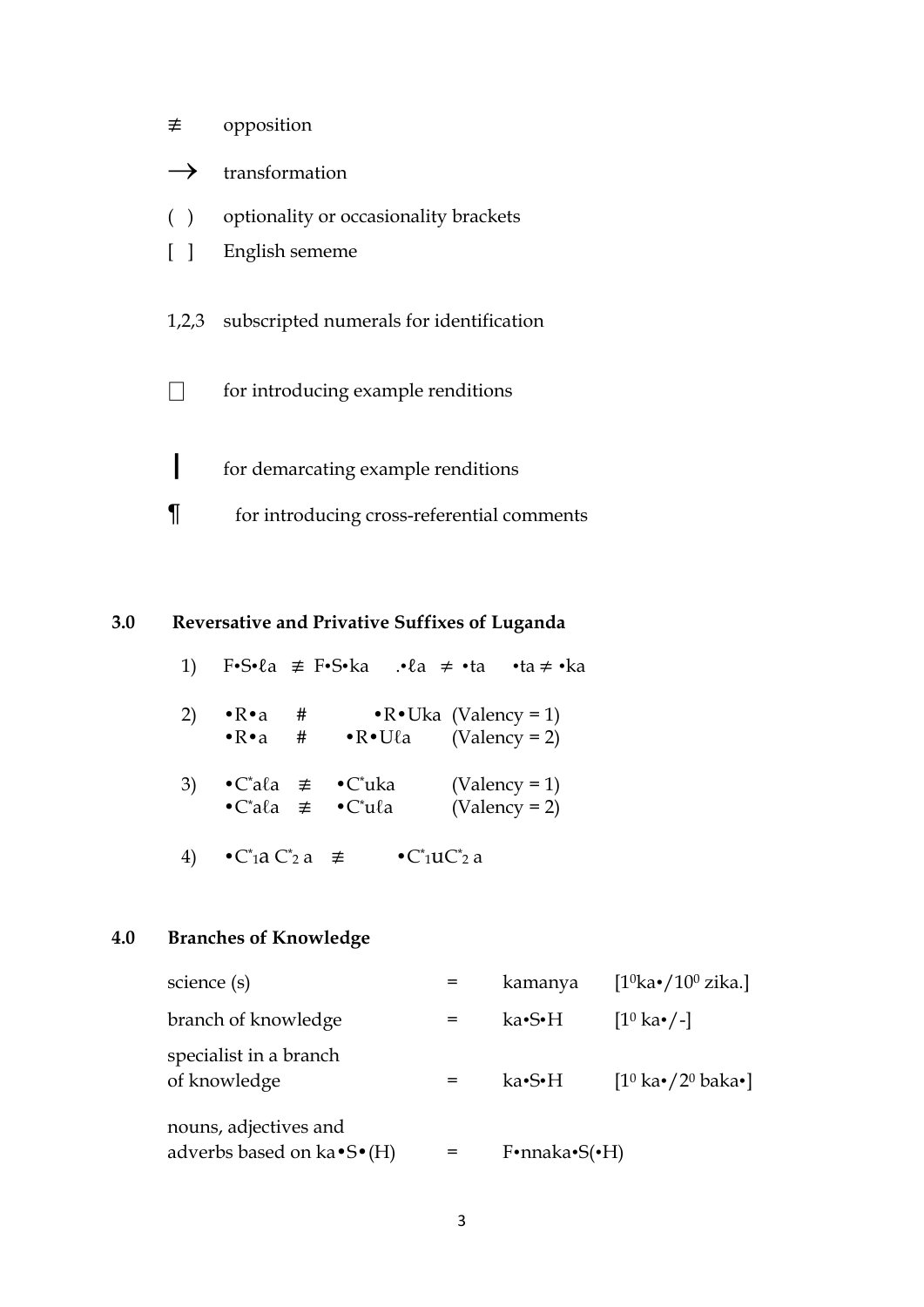| X         | analysis                      | = | ka•S• njuza |
|-----------|-------------------------------|---|-------------|
| X         | calculus                      | = | ka•S•bala   |
|           | $X$ -graphics $\sim$ X-graphy | = | ka•S•lojja  |
|           | $X$ -iatrics $\sim$ X-iatry   | = | ka•S•sawa   |
| $X-ic(s)$ |                               | = | ka•S•wa     |
| X-logy    |                               | = | ka•S•yiga   |
| X         | management                    | = | ka•S•fuga   |
|           | $X$ -metrics $\sim$ X-metry   | = | ka•S•pima   |
|           | $X$ -nomics $\sim$ X-nomy     | = | ka•S•teeka  |
| $\chi$    | research                      | = | ka•S•noonya |
| X         | science                       | = | ka•S•manya  |
| X         | studies                       | = | ka•S•yiga   |
| X         | theory                        | = | ka•S•teeba  |

### **5.0** AN ENGLISH -LUGANDA-ENGLISH GLOSSARY OF LEXEMIC AFFIXES

| $ab -$ | • ka [DIRECTED FROM], • suula, viila [DISTANCING<br>FROM], $\bullet$ vala] $\rightarrow$ $\bullet$ [DISTANCED FROM] $\Box$ abaxial =<br>$okwebongeloka$ abapical = $okusongezoka$ aboral =<br>oku•mwayala $\int$ ab- $\neq$ ad- |
|--------|---------------------------------------------------------------------------------------------------------------------------------------------------------------------------------------------------------------------------------|
| acting | $\underline{\text{oku}}$ $\bullet$ $\text{S} \bullet$ nga $\rightarrow$ $\underline{\text{om}} \bullet \text{S} \bullet$ nga $\square$ the acting<br>bursar = <u>omuwanikanga</u> the acting<br>$supervisor = manpalinga$       |
| ad-    | • <i>La</i> [DIRECTED TOWARDS], • vuna [APPROACHING]<br>$\bullet$ kumpa [VICINITY ] $\Box$ adaxial = okwebongelola  <br>adrenal = oku·sigokumpa   adoral = oku·mwakumpa<br>$\parallel$ ad- $\equiv$ ab-                         |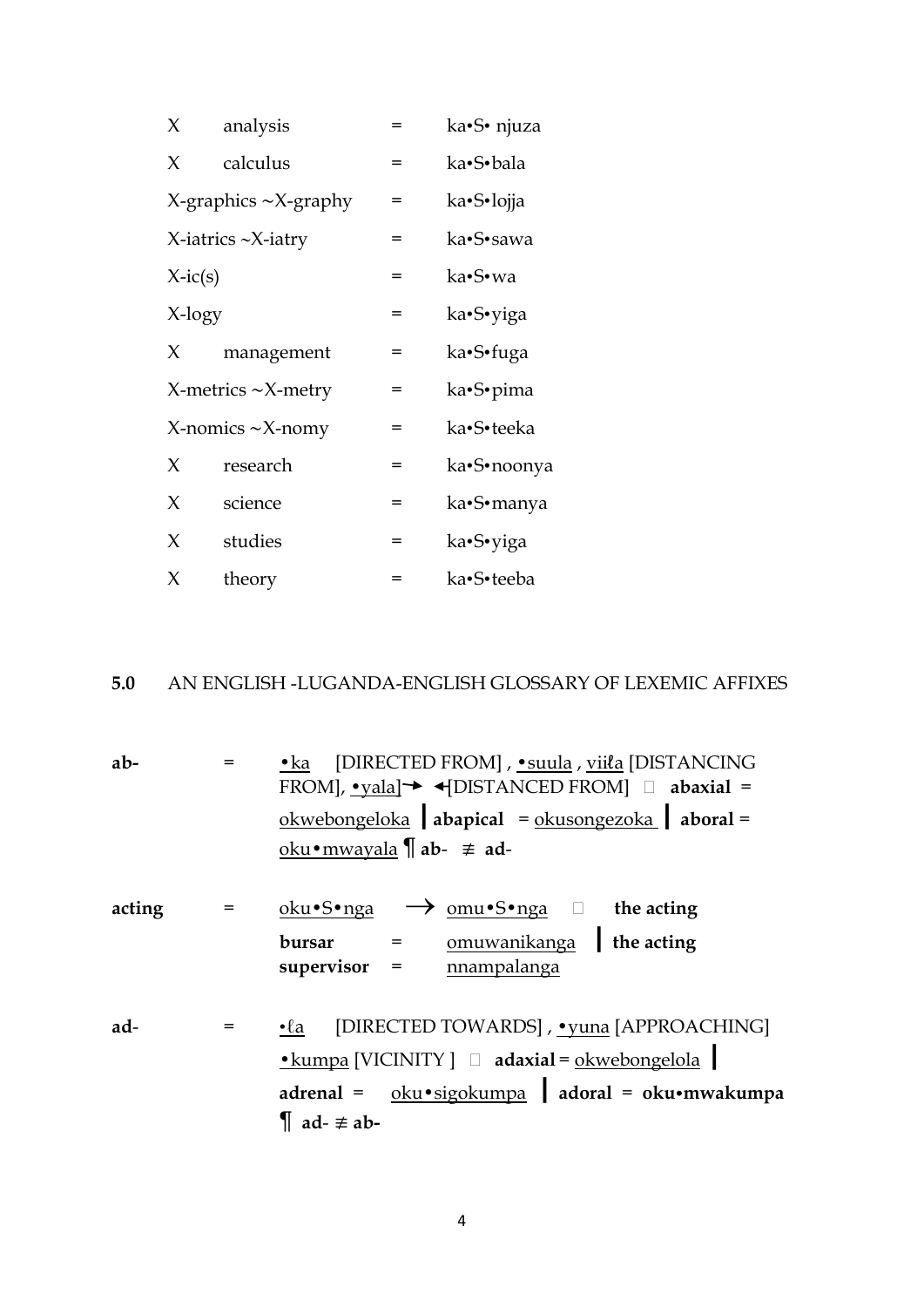- **-ad** <sup>=</sup> •ma [COLLECTIVE ] **triad** <sup>=</sup> okusatuma <sup>→</sup> omusatuma **| monad**<sup>=</sup> omumuma **| myriad** = okufukunya → omufukunya *n*3
- **after-** = •bega [BEHIND ], •wonda [FOLLOWING] **afterburner** = ekililomulabega **| afterworld** <sup>=</sup> ensiwonda

**-age** = •ma [COLLECTIVE] **mileage** = olumailoma

- **-aholic**( $\sim$   **oholic**) = •siba [ADDICTED TO  $\Box$  workaholic = okulimusiba → omulimusiba
- **-al** <sup>=</sup> •wa [PERTAINING TO] **dental** = okunnyowa **| branchial** <sup>=</sup> okulakawa
- **-algia** = •luma [PAIN ] **neuralgia** = okunyhuroluma → obunyhuroluma ¶**nerve** is here being adopted or co-shared as nyhuro.
- **-alia** = •nywama [COLLECTIVE OF COMPONENTS ] **kitchenalia** = okufumbilonywama  $\rightarrow$  omufumbilonywama  $\P$ . nywa [COMPONENT]
- **all-** = •buna [ALLNESS] , •yanna [ALL ] **all-powerful** = okumaanyiyanna **|all-American** = okwamerikabuna
- **allo-**<sup>=</sup> •nda [OTHER ] **allophone** = eddoboozinda **| allograph** <sup>=</sup> ennukutanda ¶ Cf •ndama under •**eme** •
- **ambi-** = •zomba [ON BOTH SIDES ] **ambisonic** = okuloboozizomba
- **amphi-**<sup>=</sup> •zomba [ON BOTH SIDES ] **amphibious** = okulamazomba **| amphipod** = ekigelezomba ¶ **amphipoda** is to be left intact because it is a nomenclatural term in zoology.
- **a(n)-** = •nuka [NOT/WITHOUT ] •yava [PAUCITY ], •*U*ka , •*U*ℓa [OPPOSITION ] **acephalous**<sup>=</sup> Ftwenufu **| anaemia**<sup>=</sup> obusaayiyava **|atheistic** = okukatondola ; **atheist** = omukatondola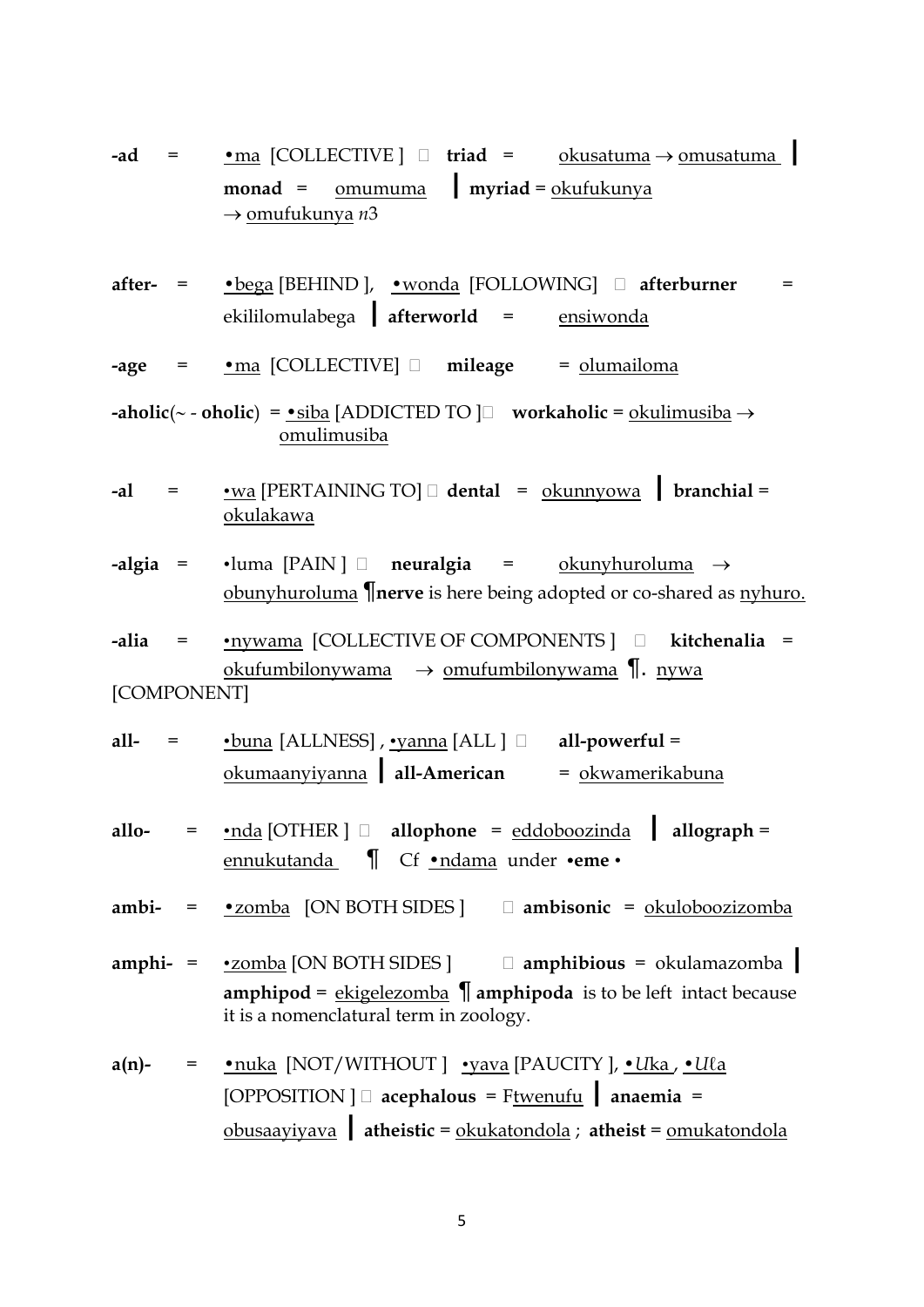| -an                      | $=$ | • wa [PERTAINING TO] $\Box$ Lutheran = OmuLutherwa<br>$median = okukatiwa$                                                                                                                                                |
|--------------------------|-----|---------------------------------------------------------------------------------------------------------------------------------------------------------------------------------------------------------------------------|
| ana-                     | $=$ | ·ddama [ AGAIN ], ·gga [FIRST-DEGREE SUPERIORITY]<br>$\bullet$ yema [COMPLETION] $\Box$ anabiosis = $\qquad$ okulamuddama                                                                                                 |
|                          |     | $analysis = okuyungululayema$ anabolism = $okuyungagga$                                                                                                                                                                   |
| $-ana$ ( $\sim$ -iana) = |     | •maala [TOTAL OUTPUT OF] I Johnsoniana<br>$=$<br>omuJohnsonimaala Americana = omwAmerikamaala                                                                                                                             |
| aniso-                   |     | •nkuna [INEQUALITY IN TERMS OF] anisomorphism<br>oku•kulankuna $\rightarrow$ obukulankuna anisotropic =<br>okukyukankuna anisogamy = obuwayankuna<br>P gameto-, gamo-, -gem, -gamy = $\cdot$ waya<br><u>•waya</u> ≢ •wuya |
| ante-                    | $=$ | • bela [FRONT ], • ddawa [PROACTIVE] <b>antedate</b> =<br>$okunakuwizaddawa$ antechamber = $ekisengebela$                                                                                                                 |
| anti-                    | $=$ | <u>• konta</u> [COUNTER] □ antigravity = obuzitokonta antilog =<br>$logakonta$ Antichrist = Kristokonta anti-heroine =<br>omuzilakontakazi                                                                                |
| ap-                      |     | <u>• yala</u> [DISTANCED FROM], • suula [DISTANCING FROM] □<br>$apolume = obweziyala$                                                                                                                                     |
| après-                   | $=$ | • wonda [FOLLOWING] après-bath = okunaabawonda                                                                                                                                                                            |
| -ar                      |     | $\underline{\bullet}\text{wa}$ [PERTAINING] $\Box$ polar = $\underline{\text{okuwagiwa}}$   circular =<br>$okukulungowa$ nuclear = $okulamwawa$ solar =<br>$okuyubawa$ lunar = $okweziwa$                                 |
| arch-                    | $=$ | <u>sse • F</u> <sup>+</sup> • [CHIEF ] □ archbishop = ssaabalabilizi   arch-enemy<br>$ssaabalabe$ archangel = $ssebamalayika$                                                                                             |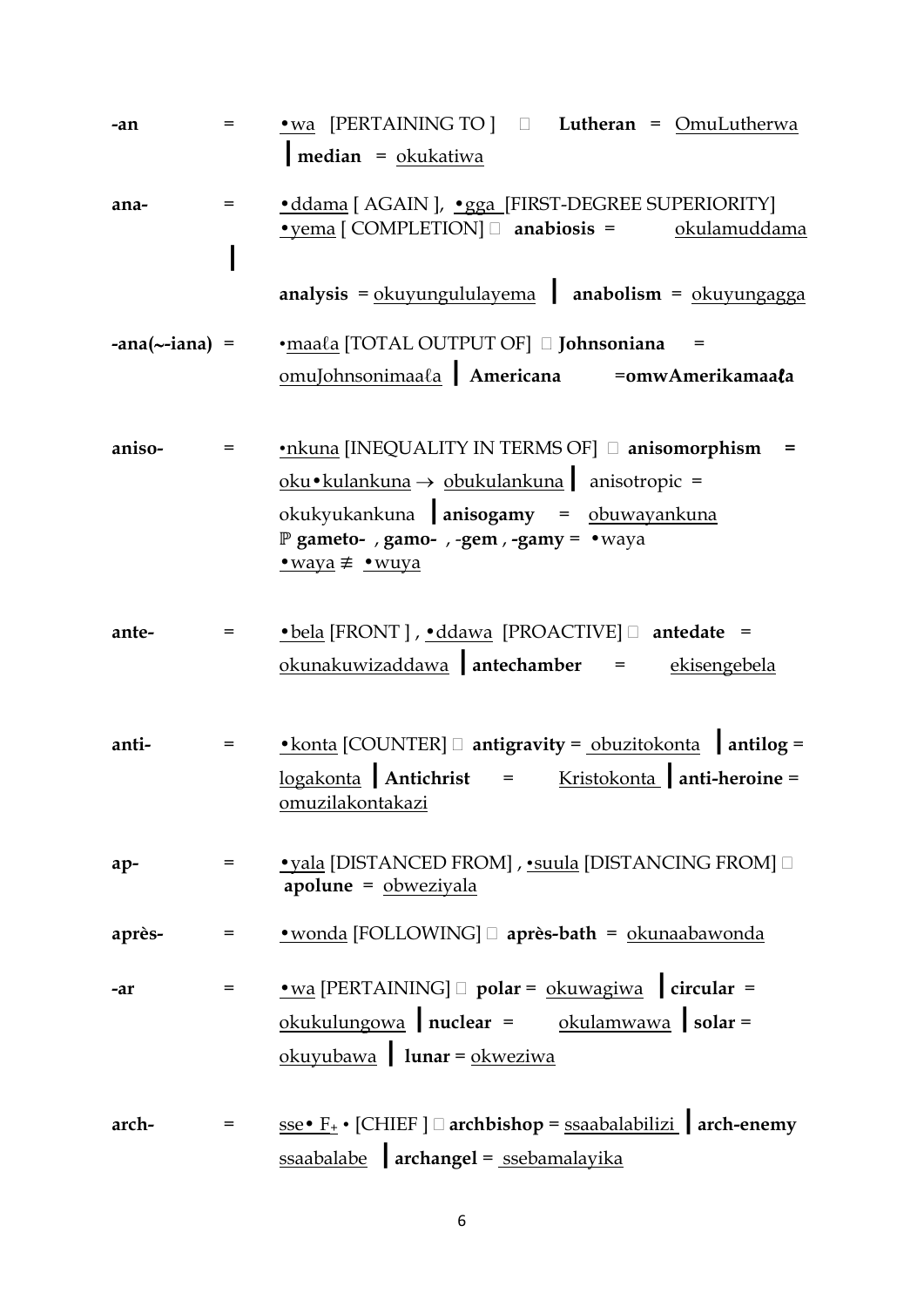|            |            | -arium( $\sim$ -ary) = • wila [A PLACE FOR ] $\Box$ herbarium = ekiddowilo  <br>$a$ quarium = $ekizzi$ wilo library = $ekit$ abowilo<br>$d$ olphinarium = $ekid$ olfiniwilo                                                                                                                |
|------------|------------|--------------------------------------------------------------------------------------------------------------------------------------------------------------------------------------------------------------------------------------------------------------------------------------------|
| artificial | $=$        | $\underline{\bullet}$ nnana [ARTEFACT] $\Box$ artificial insemination =<br><u>empakisannana</u> ¶ • nnana ≢ • nnona                                                                                                                                                                        |
| -ary       | $=$ $\sim$ | $\underline{\bullet}\underline{\text{wa}}$ [PERTAINING TO ] $\bigcap$ See -ar , arium                                                                                                                                                                                                      |
|            |            | $\text{-asis}(\sim\text{-osis})$ = $\text{-} \text{wala}$ [DISEASE] $\Box$ neurosis = obunyhurolwala                                                                                                                                                                                       |
| -aster     |            | $\textcolor{red}{\bullet}$ geenya [APING] $\Box$ criticaster = <u>omukolokosigeenya</u><br>poetaster = omutontomigeenya                                                                                                                                                                    |
| -ate       | $=$        | • na [HAVING], • ma [COLLECTIVE] <b>dentate</b> = okunnyona<br>$inspectorate = omukebezima$                                                                                                                                                                                                |
| -ati       | $=$        | • ma [COLLECTIVE] [ literati = omunukutawama                                                                                                                                                                                                                                               |
| auto-      | $=$        | $\textcolor{red}{\bullet}$ ee• [REFLEXIVE], $\textcolor{red}{\bullet}$ yina [SELF] $\Box$ autogamy = okwewaya<br>$\rightarrow$ obwewaya autodidact = okwesomesa<br><b>autoantibody</b> = $\underline{akabilikontayina}$ Contrast <b>autogamy</b> with<br>allogamy : allogamy = okuwayanda. |
| back-      | $=$ $\sim$ | • bega [BEING], • gonga [BACK (BODY PART)], • ddaya<br>[RETROACTIVE] $\Box$ back-formation = $\Omega$ okuzimbaddaya                                                                                                                                                                        |
| bene-      | $=$        | $\bullet$ lunga [GOODNESS] $\Box$ beneficent<br>= okukolalunga                                                                                                                                                                                                                             |
| -ble       | $=$        | • Ika [FEASIBLE] $\Box$ calculable = okubalika   taxable =<br>okuwoozeka                                                                                                                                                                                                                   |
| $by(e)$ -  | $=$        | • waaya [SUPPLEMENTING] D by-law = akateekawaaya<br>by-product = $ekikolewaaya$                                                                                                                                                                                                            |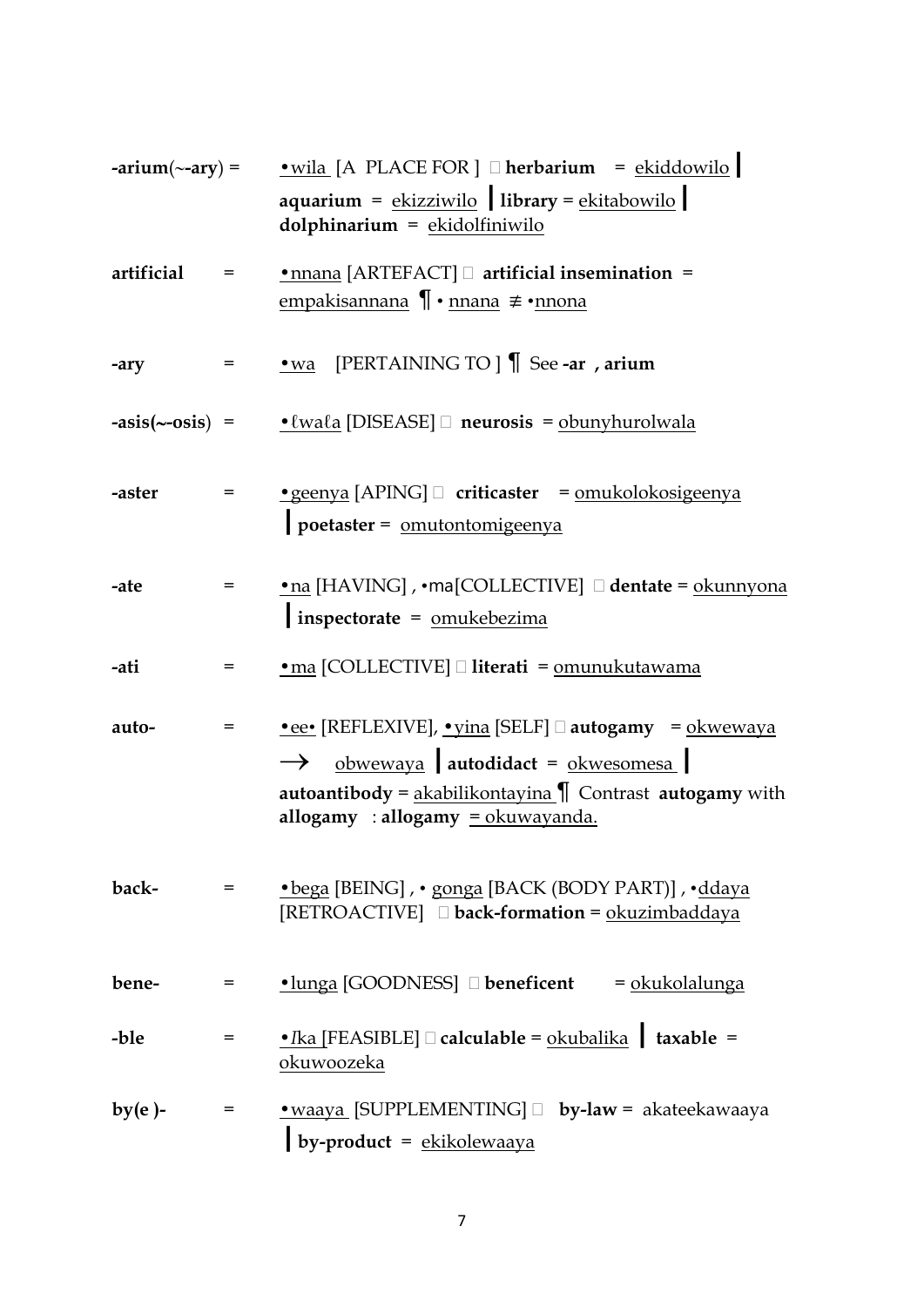| caco-      | $=$        | • bijja [BADNESS] = cacography = okuwandiikabijja                                                                                                                                                                                                                                                                                                                                                                         |
|------------|------------|---------------------------------------------------------------------------------------------------------------------------------------------------------------------------------------------------------------------------------------------------------------------------------------------------------------------------------------------------------------------------------------------------------------------------|
| calli-     | $=$        | •lunga [GOODNESS] □ calligraphy = okuwandiikalunga<br>; calligrapher = omuwandiikalunga                                                                                                                                                                                                                                                                                                                                   |
| cata-      |            | •nsa [LOW LOCATION] acatadromous = okuddukansa                                                                                                                                                                                                                                                                                                                                                                            |
| -cele      |            | •zimba [SWELLING] □ meningocele = akububizimba                                                                                                                                                                                                                                                                                                                                                                            |
|            |            | hydrocele = $\frac{\text{okuzzizimba}}{\text{okuzizimba}}$ $\rightarrow$ $\frac{\text{oluzzizimba}}{\text{ln}}$ In<br>Mainstream Luganda, hydrocele = empanama.                                                                                                                                                                                                                                                           |
| circum-    | $=$        | $\bullet$ buga [ENCLOSING] $\Box$ circumpolar = $\Omega$ = $\Omega$ = $\Omega$ = $\Omega$ = $\Omega$ = $\Omega$ = $\Omega$ = $\Omega$ = $\Omega$ = $\Omega$ = $\Omega$ = $\Omega$ = $\Omega$ = $\Omega$ = $\Omega$ = $\Omega$ = $\Omega$ = $\Omega$ = $\Omega$ = $\Omega$ = $\Omega$ = $\Omega$ = $\Omega$ = $\Omega$ = $\Omega$ = $\Omega$ =<br>$\int$ circumsolar = $\delta$ kuyubabuga $\int$ circumflex = akawetebuga |
|            |            | $circumlunar = okwezibuga$ circumambulate<br>okutambulabuga                                                                                                                                                                                                                                                                                                                                                               |
| cis-       | $=$        | $\cdot$ luna[ON THIS SIDE OF ] $\Box$ cislunar = $\Omega$ external order of $\Omega$<br>cisatlantic = $0$ kwatlantikaluna                                                                                                                                                                                                                                                                                                 |
| $CO-$      | =          | • gana [COMMON)] $\Box$ coequal =<br>okwenkanagana                                                                                                                                                                                                                                                                                                                                                                        |
| coeno-     | =          | • gana [COMMON] <b>D</b> coenocyte = selligana                                                                                                                                                                                                                                                                                                                                                                            |
| complex    | =          | • kaala [COMPLEX] <b>complex sentence</b> = sentensikaala<br>$\cos \theta$ complex number = $\frac{\text{ennambakaala}}{\text{can plus a}}$ complex word =<br>ekigambokaala                                                                                                                                                                                                                                               |
|            |            | <b>compound</b> = $\underset{\sim}{\bullet}$ gatta [ADDING] $\Box$ <b>compound word</b> = ekigambogatta                                                                                                                                                                                                                                                                                                                   |
|            |            | <b>comprehensive =</b> F•S• zinga $\Box$ comprehensive school = essomelozinga                                                                                                                                                                                                                                                                                                                                             |
|            |            | $con-(\sim com)$ = $\bullet$ gana [COMMON] $\Box$ compile = okutuumagana                                                                                                                                                                                                                                                                                                                                                  |
| contra-    | $=$ $\sim$ | • gana, • Unta [COUNTER] □ contradict = okutegeezakonta<br>contraflow = okukulukutakonta                                                                                                                                                                                                                                                                                                                                  |
| counter- = |            | • konta , • Unta [COUNTER] counterexample =<br>ekilabizokonta   countersign = okubonezakonta<br>counterweight = obuzitokonta                                                                                                                                                                                                                                                                                              |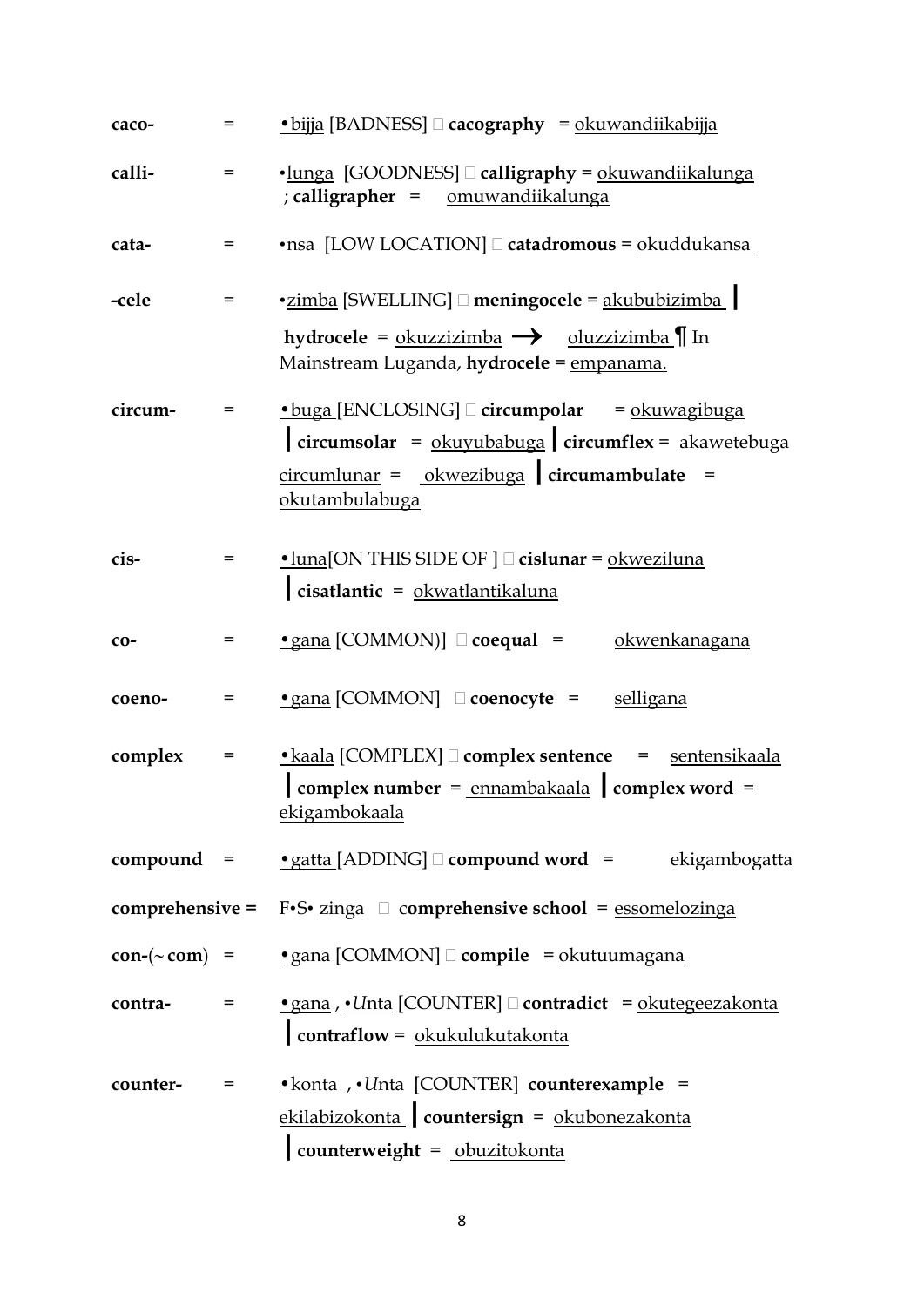| $counterpart =$ |                                                                                            | • gana [COUNTERPART] ministerial counterpart =<br>ministagana                                                                                                                                                                                                                                                    |
|-----------------|--------------------------------------------------------------------------------------------|------------------------------------------------------------------------------------------------------------------------------------------------------------------------------------------------------------------------------------------------------------------------------------------------------------------|
| cross-          | $=$                                                                                        | • kiika [PLACING ACROSS] , • yema [CROSSING] $\square$<br>$\csc$ -section = $\alpha$ okulyebulokiika $\arccos$ -current =<br>okukuuluulokiika cross-voting = okulondayema<br>cross-multiply = okubazakiika                                                                                                       |
| crypto-         | $\mathcal{L}_{\mathcal{A}}(x) = \mathcal{L}_{\mathcal{A}}(x) \mathcal{L}_{\mathcal{A}}(x)$ | $\bullet$ kisa [HIDDEN] $\Box$ cryptogram = ekiwandiikekisa<br>cryptonym = elinnyakisa                                                                                                                                                                                                                           |
|                 |                                                                                            | -cule $(\sim$ -culus $\sim$ -cle) = $\qquad$ aka• [DIMINUTIVE] $\Box$ particle = akasilikitu<br>molecule = akatole                                                                                                                                                                                               |
| cyber(-)        | $=$                                                                                        | $F_1 \cdot S_1 \cdot$ ssaiba $\Box$ cybercrime = okukolobelassaiba   cyberspace =<br>ebbangassaiba cyberphobia = F• saibakyawa<br>cyberterrorist = omutujjussaiba                                                                                                                                                |
| de-             | $=$                                                                                        | • C*ula, • Ula [REMOVAL REVERSAL] □ edust=okufuufuwala<br>$\begin{array}{ l l l }\n\end{array} \text{defrock = } \frac{\text{okwambula}}{\text{okubula}} \begin{array}{ l l } \text{delouse = } \text{okukukunyiwula} \end{array}$<br>$devalue = okuwendowula$ deaerate = $okuwewowula$<br>See also Section 3.0. |
| demi-           | =                                                                                          | $\bullet$ nusa [HALF] $\Box$ demigod = katondanusa demilune =<br><u>omwezinusa</u>                                                                                                                                                                                                                               |
| dextro-         |                                                                                            | = • <u>• <i>t</i>ya</u> [RIGHT-HAND] □ dextrorotatory = F• etooloozilya                                                                                                                                                                                                                                          |
| di-             | $=$                                                                                        | $\bullet$ biiba [DOUBLING] $\Box$ dichromatic = F $\bullet$ langibiiba                                                                                                                                                                                                                                           |
| dia-            | =                                                                                          | •yema [CROSSING], •kiika [PLACING ACROSS] □<br>diachronic = $F$ •seelayema                                                                                                                                                                                                                                       |
| dicho-          | $=$ $\sim$                                                                                 | $\bullet$ biłya [TWO-BRANCHED] $\Box$ dichotomize = okusalabilya<br>dichogamy = $F \cdot wayabilya$                                                                                                                                                                                                              |
| diplo-          | $=$ $\sim$                                                                                 | $\bullet$ biiba[ TO DOUBLE], $\bullet$ goga [PAIR] $\Box$ diplopia =<br>(double vision) = $\alpha$ okulababiiba                                                                                                                                                                                                  |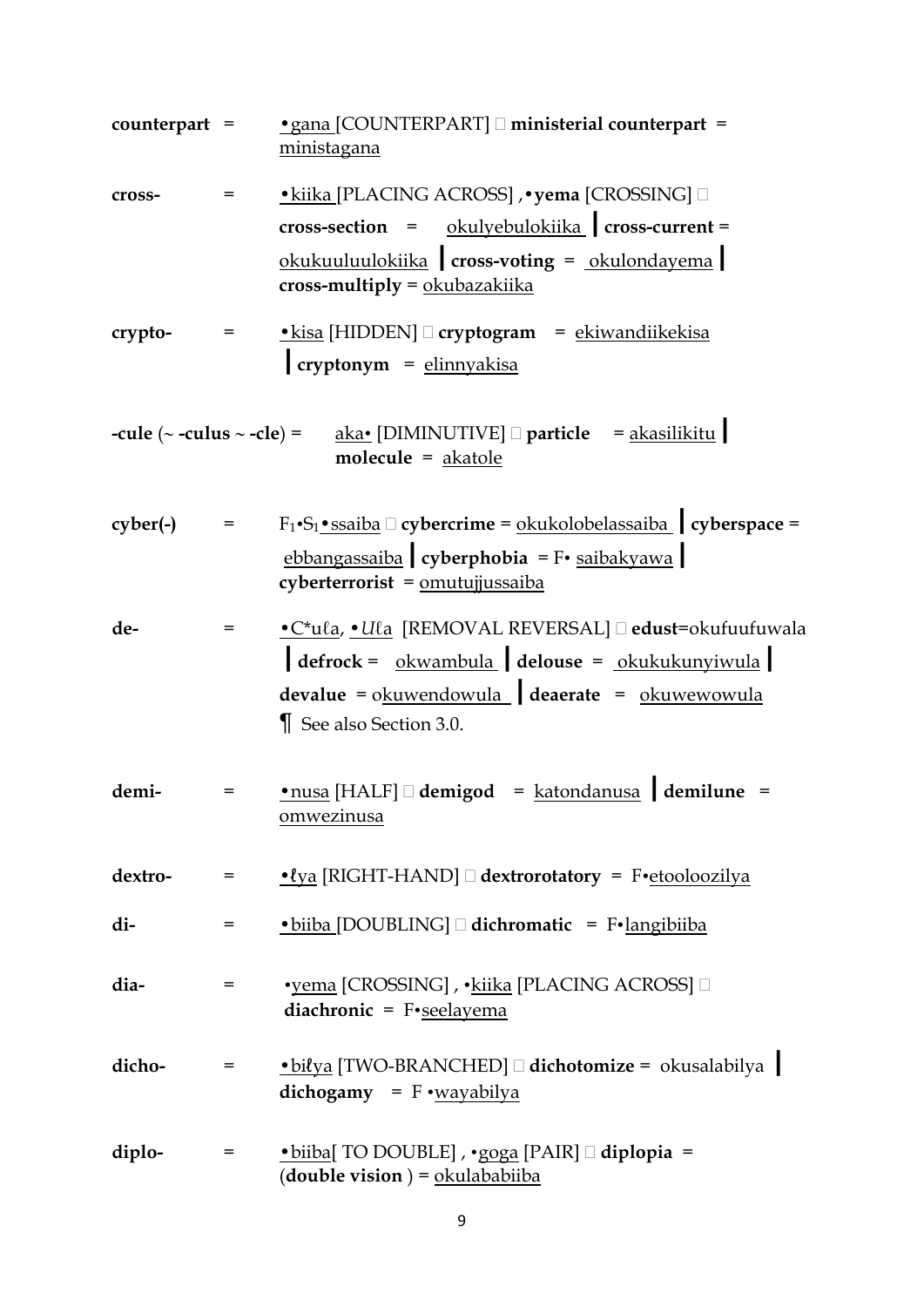| dis-    | $=$                     | $\bullet$ C*uka, $\bullet$ Uka; $\bullet$ C*Uła, $\bullet$ Uła<br>[NEGATION/REVERSAL /REMOVAL] [ disrobe =                    |
|---------|-------------------------|-------------------------------------------------------------------------------------------------------------------------------|
|         |                         | $okuganduulula$ disunite = $okugattulula$                                                                                     |
|         |                         | See also Section 3.0.                                                                                                         |
| -dom    | $=$                     | • ma [COLLECTIVE] officialdom = $omutongolema$ $n3$                                                                           |
| down-   | $=$                     | · nsa [LOW LOCATION], [FIRST-DEGREE INFERIORITY]                                                                              |
|         |                         | $\Box$ downgrade = okutindonsa downturn = F•kyukilansa                                                                        |
|         |                         | $duo-(\sim duplo-) = \bullet biiba$ [DOUBLING] $\Box$ duotone = akaleegobiiba                                                 |
| dys-    | $\equiv$ 100 $^{\circ}$ | •ziba [DIFFICULT] dysgraphia = okuwandiikaziba                                                                                |
|         |                         | $\int$ dyslexia = $\frac{\text{okusomaziba}}{\text{absimaziba}}$ dysfunction = $\frac{\text{okukolaziba}}{\text{absimaxiba}}$ |
|         |                         | $\log$ uysuria = $\frac{\text{okunyaalaziba}}{\text{dyscalculia}}$ = $\frac{\text{okubalaziba}}{\text{dysvalculia}}$          |
|         |                         | e- (from "electronic") = $\cdot$ e [ELECTRONIC] $\Box$ e-book = ekitabo-e e-mail =<br>ebbaluwa-e                              |
| ecto-   | $=$                     | • bwa [OUTSIDE], • kunga [ON THE OUTSIDE OF]<br>Dectoderm = olususukunga                                                      |
| -ectomy | $=$                     | • saama [TO EXCISE] appendectomy = okulikondosaama                                                                            |
| -ed     |                         | <u>•na</u> [TO HAVE] •nna• [WITH] □ bearded = F•levuna                                                                        |
|         |                         | $\boxed{\text{moneyed} = \text{F-simbina}}$ diseased = $\text{F-}$ lwaddena                                                   |
|         |                         | three-sided = $F \cdot$ nnanjuyissatu                                                                                         |
| eigen-  | =                       | <u>• yina</u> [SELF] □ eigenfunction = <u>omukoloyina</u> eigenvalue =                                                        |
|         |                         | omuwendoyina eigenvector = vektayina                                                                                          |
| -eme    | =                       | •ndama [COLLECTIVE] <b>grapheme</b> = omunukutandama                                                                          |
|         |                         | $\boxed{\text{phone}} = \boxed{\text{omuloboozindama}}$ morpheme =<br>omukulandama                                            |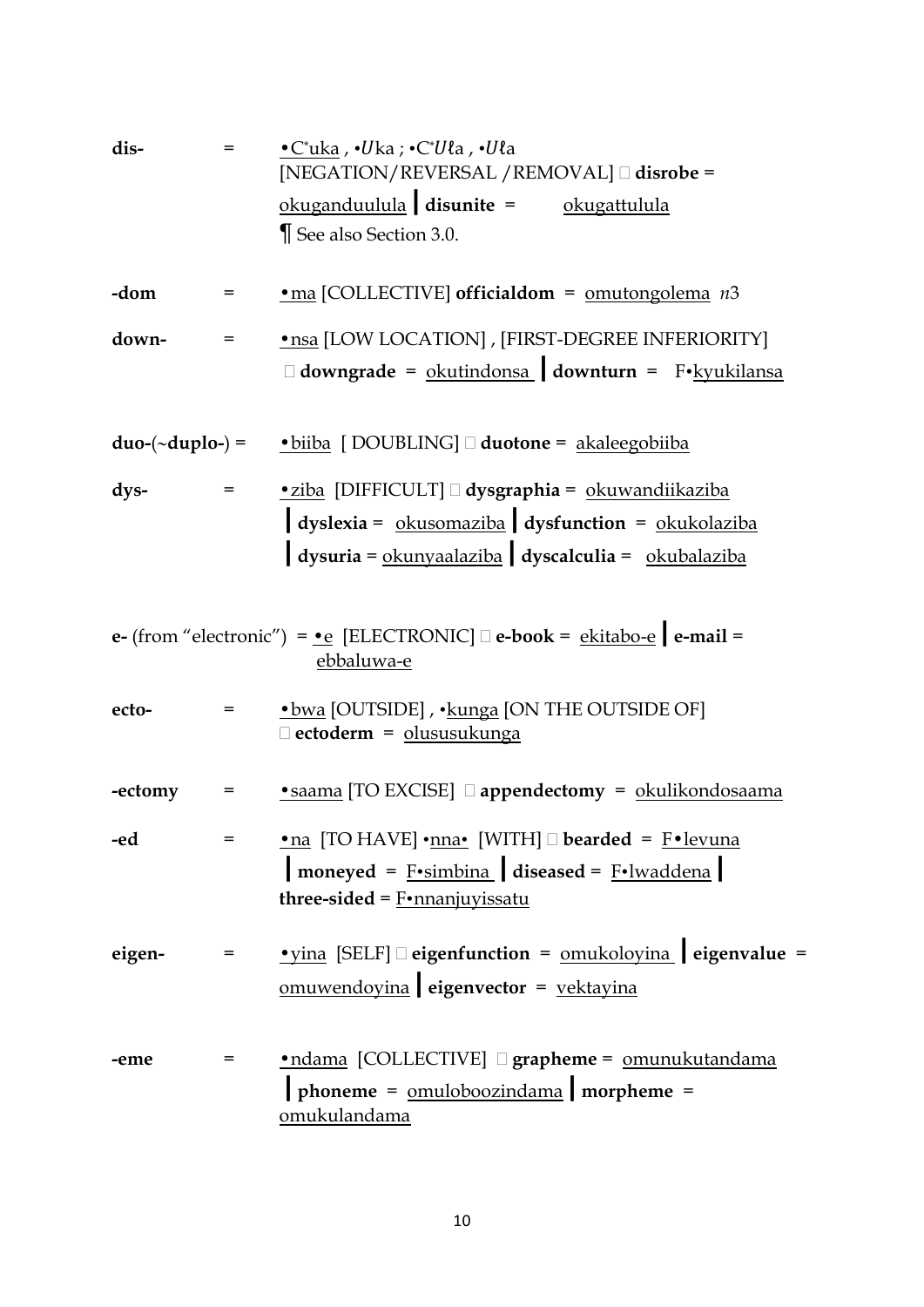| en- $(\sim$ endo- $\sim$ ento- $)$ = |              | • mwa [INSIDE] <b>Dendophyte</b> = ekimelamwa<br>$endoderm = olususumwa endogamy =$<br>F•wayamwa                |
|--------------------------------------|--------------|-----------------------------------------------------------------------------------------------------------------|
| epi-                                 | $=$ $\qquad$ | $\bullet$ kunga [ON THE SURFACE OF] $\Box$ epicentre = entabilokunga<br>epicycle = enkulungokunga               |
| equ-                                 | =            | • nkana [EQUAL TO _____ IN TERMS OF] $\Box$ equilibrium =<br>Fozitonkana equiangular = Fosondankana             |
| -er                                  | $=$          | • wa [PERTAINING TO] Londoner = F• Landaniwa                                                                    |
| -ery                                 | $=$          | •ma [COLLECTIVE] machinery = F•mashinima                                                                        |
| -esce                                | =            | • wala [TO BECOME], • anda [BEGINNING] $\Box$ effervesce =<br>okubimbanda                                       |
| -ese                                 | $=$          | •wa [PERTAINING TO], •lima [LANGUAGE OF ] □<br>Kiplingese = $F \cdot$ Kiplinglima                               |
| -esque                               | $=$          | $\cdot$ ngela [WAY OF] $\Box$ Kiplingesque = F $\cdot$ Kiplingngela                                             |
| -etum                                | $=$          | $\cdot$ wiła [A PLACE FOR] $\Box$ arboretum = F $\cdot$ tiwilo                                                  |
| eu-                                  | =            | • wooma [PLEASANT] Deulogy = okwogelawooma<br>$\boxed{\textit{euphemism} = \underline{\textit{ekigambowooma}}}$ |
| $ex-$                                | $=$          | • yaka [FORMER], • bwa [OUTSIDE] □ ex-convict =<br>omusibeyaka exclude = okusibabwa                             |
| $exo-$                               | =            | $\cdot$ bwa [OUTSIDE] $\Box$ exodermis = olususubwa                                                             |
| extra-                               | $=$          | •bwa [OUTSIDE], •yewa [BEYOND] axtracellular<br>$=$ F•sellibwa extralinguistic = $F$ •limiyewa                  |
| extro-                               | $=$          | $\underline{\bullet}$ muula [OUTWARDS] $\Box$ extrospective = F $\underline{\bullet}$ labimuula                 |
| -facient                             | $=$          | • kola [PRODUCING] $\Box$ calorifacient = F• bugumukola                                                         |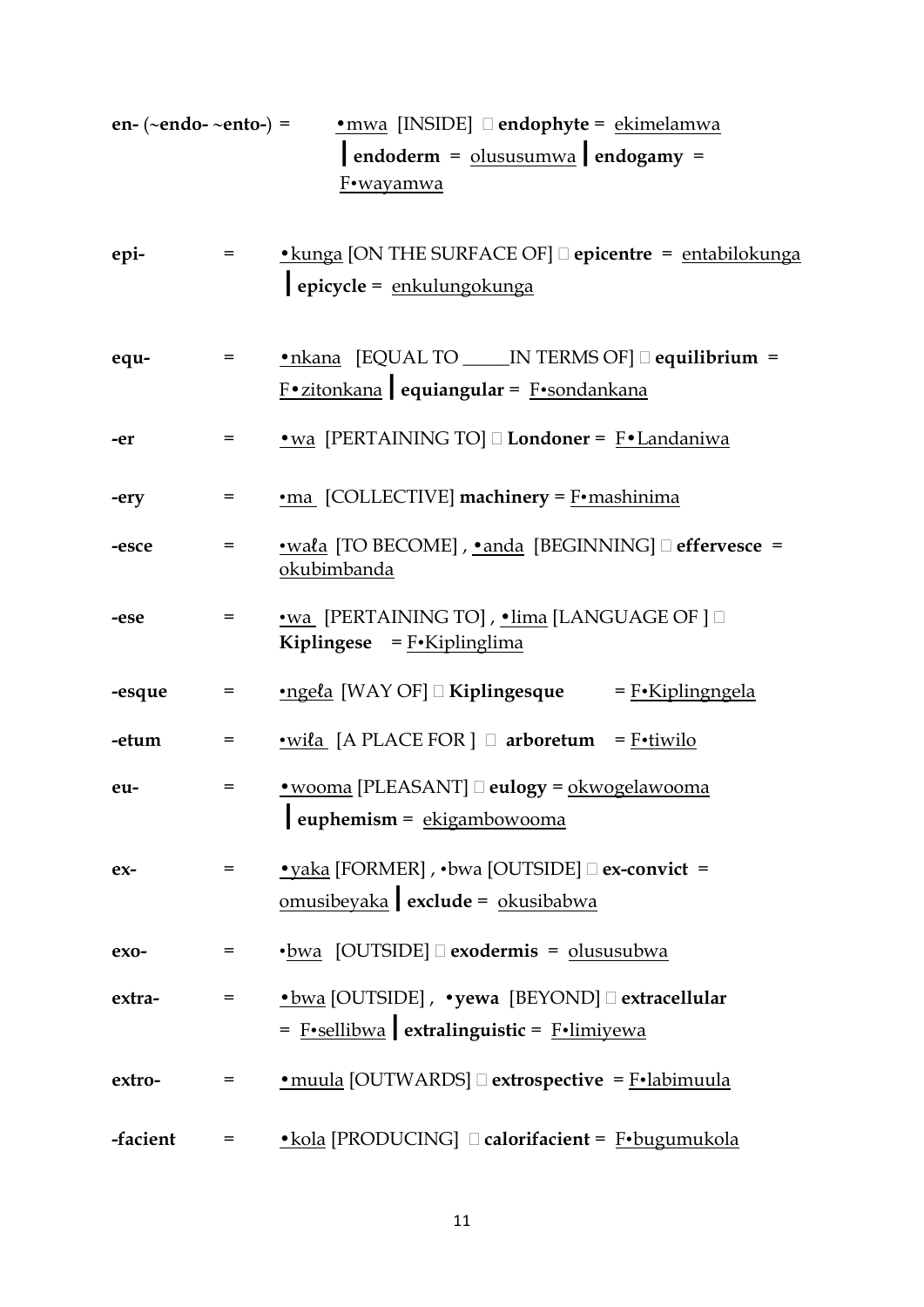| fake     | $=$        | • cupa [FAKING] I fake news = amawulilecupa                                                                                                                                             |
|----------|------------|-----------------------------------------------------------------------------------------------------------------------------------------------------------------------------------------|
| -fashion | $=$        | •ngela [WAY OF] D American-fashion = ekyAmerikangela                                                                                                                                    |
| -ferous  | =          | •na [HAVING] •baama [HAVING IN], •baaka [HAVING ON]<br>□ carboniferous = F•yandana, F•yandabaama                                                                                        |
| -fid     | $=$        | $\cdot$ yasa [SPLIT] $\Box$ pinnatifid = $\frac{F \cdot y \cdot \text{V}}{T}$                                                                                                           |
| -fold    | $=$        | F•nna•milundi•W, where W is a numeral [MULTIPLIED BY A<br><b>CARDINAL NUMBER]</b>                                                                                                       |
|          |            | <b>three-fold</b> = $\frac{F \cdot \text{nnamilund} \text{yesatu}}{F \cdot \text{nnamilundi-3}}$<br><b>ten-fold</b> = $\underline{F}$ •nnamilundikkumi or $\underline{F}$ •nnamiundi-10 |
| fore-    | $=$        | • bela [FRONT], • kumba [PRECEDING], • ddawa [PROACTIVE]<br>$\Box$ forebrain = F•yongobela, foresee = okulabaddawa                                                                      |
| -form    | =          | $\bullet$ kula [FORM] $\Box$ cruciform = F $\bullet$ saalabakula                                                                                                                        |
| -free    | $=$        | • buuma [NOT HAVING IN] aust-free = F•fuufubuuma<br>$\mathbf{tax}\text{-free} = \text{F-solobuuma}$                                                                                     |
| front    | $=$ $\sim$ | $\bullet$ bela [FRONT] $\bigcap C_f$ fore-                                                                                                                                              |
| -ful     | $=$        | •na [HAVING], •jjuva [FULL OF] Ducketful = F•lobojjuva<br>painful = $F$ ·lumijjuva                                                                                                      |
| -gen     | $=$        | •za [PRODUCING] , •zawa [BEING PRODUCED] [ halogen =<br>okunnyoza   cultigen = $F$ ·limezawa                                                                                            |
| -genesis |            | $F$ ·lwaddewala parthenogenesis = $F$ ·biikilakula                                                                                                                                      |
| -gerous  | =          | •na [HAVING] , •baama [HAVING IN] , •baaka [HAVING<br>ON] $\Box$ cornigerous = $F \cdot \text{yembena}$                                                                                 |
| -graphy  | $=$        | <u>•ka•S•lojja</u> □ geography = kasilojja ¶<br>See Branches of Knowledge.                                                                                                              |
| half-    | =          | <u>• nusa</u> [HALF] □ half-life = obulamunusa                                                                                                                                          |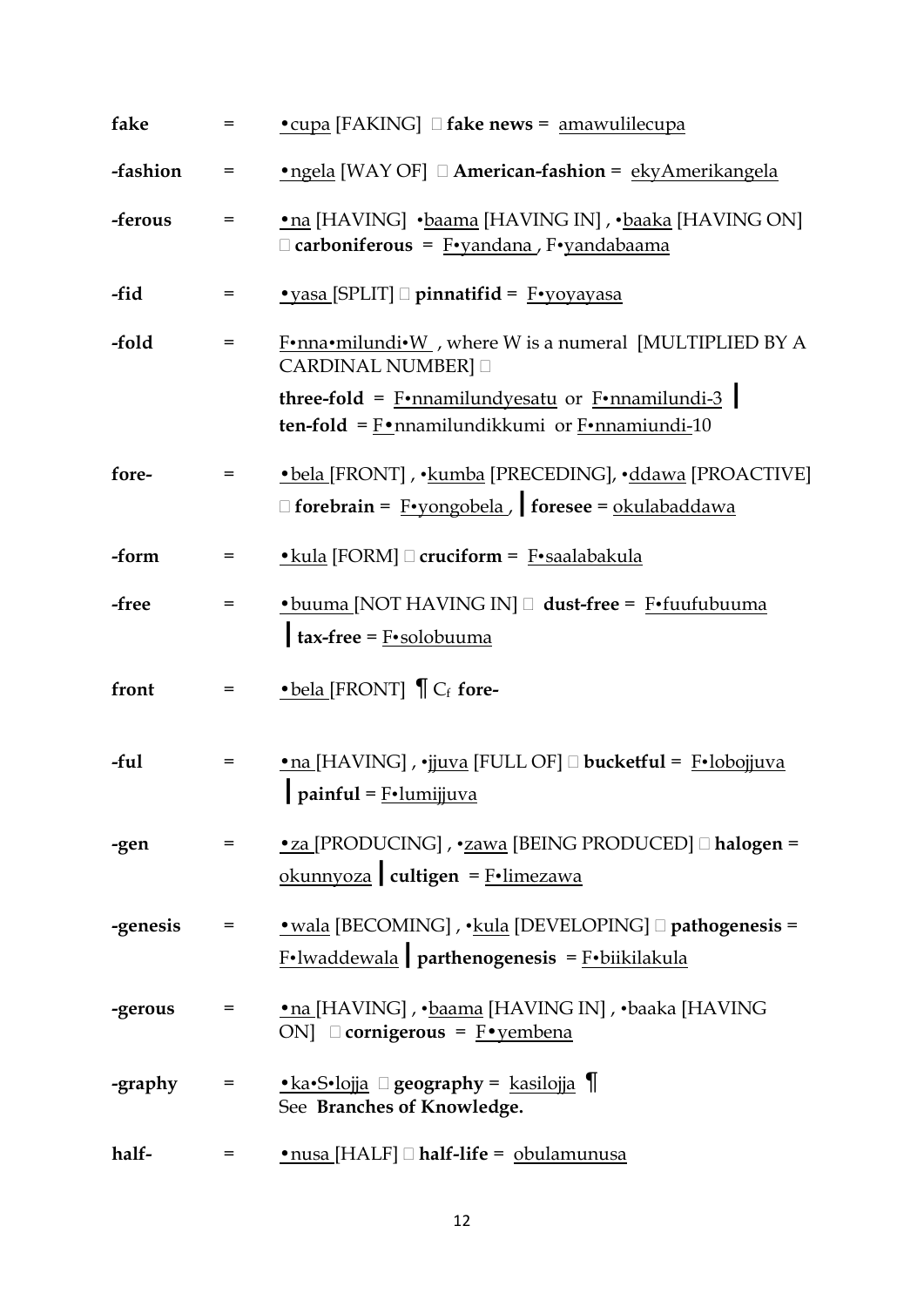| haplo-                            |     | • gina [SINGLE] I haplography = empandiikagina                                                                                                                                                                                                   |
|-----------------------------------|-----|--------------------------------------------------------------------------------------------------------------------------------------------------------------------------------------------------------------------------------------------------|
| hemi-                             |     | •nusa [HALF] D hemisphere = omupiilanusa                                                                                                                                                                                                         |
| hetero-                           |     | $\underline{\bullet}$ yawa [MIXED] $\Box$ heteropolar = $\underline{\mathrm{F}} \bullet$ wagiyawa   heterosexual<br>$=$ F•gabanoyawa heteromorphic = F•kulayawa<br>heterosexism = $F \cdot$ gabanowakiza $\P \cdot$ yawa $\not\equiv \cdot$ yuwa |
| holo-                             |     | • va [WHOLE] $\Box$ holocaust = $\Omega$ holograph =<br>ekilojjova hologram = ekilojjeva                                                                                                                                                         |
| homeo-                            |     | • kyana [INVARIABLE] □ homeotherm = F• bugumukyana<br>homeomorphism = F•kulakyana ¶ • kyana ≢ • kyuna                                                                                                                                            |
| homo-                             | $=$ | • yuwa [UNMMIXED/SAME] <sup>[</sup> homosexual = F• gabanoyuwa<br>homograph = ekilojjoyuwa homogamy = F•wayayuma<br><b>homocentric</b> = $\underline{F \cdot tabiloyuwa}$ $\P \cdot yuwa \neq yawa$                                              |
| -hood                             | =   | • ma [COLLECTIVE] D brotherhood = F• gandama                                                                                                                                                                                                     |
| hyper-                            |     | • ggaga [SECOND-DEGREE SUPERIORITY] I hypermarket =<br>$F \cdot$ duukaggaga   hypernym = ekigamboggaga   hypercorrect<br>$=$ F•tuufuggaga   hyperspace = ebbangaggaga $\int$ Cf super-,<br>over-, supra-, sur- ; ultra-, trans-, uber-           |
| hypo-                             |     | · kwansafa [OUTER - INNER LOCATION], · nsafa [SECOND-<br>DEGREE INFERIORITY] □ hypodermic = F•susukwansafa<br>hypothesis = $ekiteekonsafa$ hypothesize = $okuteekansafa$                                                                         |
| $-i$                              | $=$ | • wa [PERTAINING TO] $\Box$ Iraqi = F•Iraakawa   Israeli =<br>F•Israeliwa                                                                                                                                                                        |
|                                   |     | <b>-iana</b> ( $\sim$ <b>-ana</b> ) = $\qquad \qquad$ <u>• maala</u> [TOTAL OUTPUT OF] $\Box$ See <b>-ana.</b>                                                                                                                                   |
| <b>-iatry</b> ( $\sim$ -iatrics)= |     | $k$ a·S·sawa $\Box$ geriatrics = $k$ azeeyisawa   paediatrics =<br>kayanasawa   See Branches of Knowledge.                                                                                                                                       |
| $-ic(\sim -ical)$                 | $=$ | $\underline{\bullet}\text{wa}$ [PERTAINING TO] $\square$ biological = $\underline{\text{F}} \bullet \underline{\text{lamu} \bullet \text{wa}}$                                                                                                   |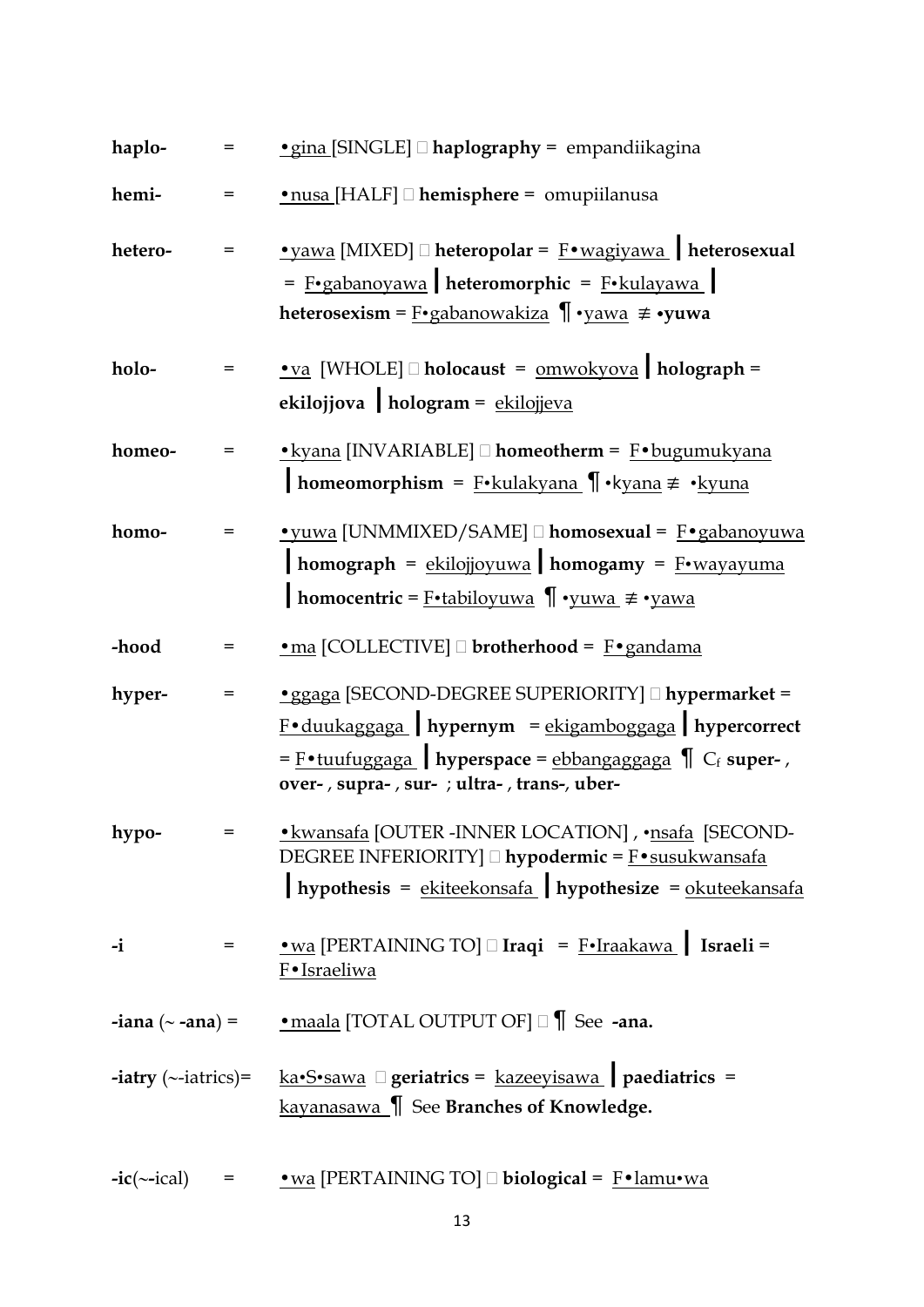# **|Islamic** = F•Isilamuwa

| -ics     |     | ka•S <u>•wa</u> P See Branches of Knowledge                                                                                                                                                            |
|----------|-----|--------------------------------------------------------------------------------------------------------------------------------------------------------------------------------------------------------|
| idio-    | $=$ | $\bullet$ yina [SELF] $\Box$ idiolect = oluyogayina                                                                                                                                                    |
| -illion  | =   | • kakadde [AUGMENTATIVE] <sup>[11]</sup> trillion(10 <sup>12</sup> ) = kakaddessata<br>$\det(10^{33}) = kakaddekkuma$                                                                                  |
| $in-1$   | =   | $\cdot$ C*uka, C*uła; C* <sub>1</sub> uC* <sub>2</sub> a [NEGATION]                                                                                                                                    |
| $in-2$   | =   | <u>• mwa</u> [INSIDE], • mwala [INWARDS] □ introspective =<br>F• labimwala                                                                                                                             |
| $-in(e)$ | =   | $\bullet$ vaama [COMING OUT OF] $\Box$ dentine = $F \bullet$ nnyovaama<br>keratin = $F$ •yembevaama                                                                                                    |
| infra-   | =   | • nsa [LOW LOCATION], [FIRST-DEGREE INFERIORITY] $\square$<br>infrarenal = $F \cdot sigonsa$ infrared = $F \cdot myufunsa$<br>infrastructure = $obuzimbensa$ infrasound, infrasonic, =<br>F.loboozinsa |
| inter-   | =   | • gana [COMMON], • taba [JOINING<br>$TOGETHER]$ intermarry = $\underline{okuwayagana}$ international =<br>$F$ •wangataba interlingua = $F$ •limitaba interatomic =<br><u>F•yatomutaba</u>              |
| intra-   | =   | • kwamwa [OUTER-INNER LOCATION] <b>dintrauterine</b> =<br>F•nnabaanakwamwa                                                                                                                             |
| intro-   | =   | $\underline{\bullet}$ mwala [INWARDS] $\square$ introspective = $\underline{\mathrm{F}} \bullet$ labimwala                                                                                             |
| -ish     | $=$ | $\underline{\bullet}\underline{\text{wa}}$ [PERTAINING TO] $\square$ girlish = F $\underline{\bullet}\underline{\text{walawa}}$                                                                        |
| -ism     | =   | •laba [WAY OF THINKING], • kiza [DISCRIMINATING]<br>communism = $F \cdot$ kalelaba   racism = $F \cdot$ wangakiza                                                                                      |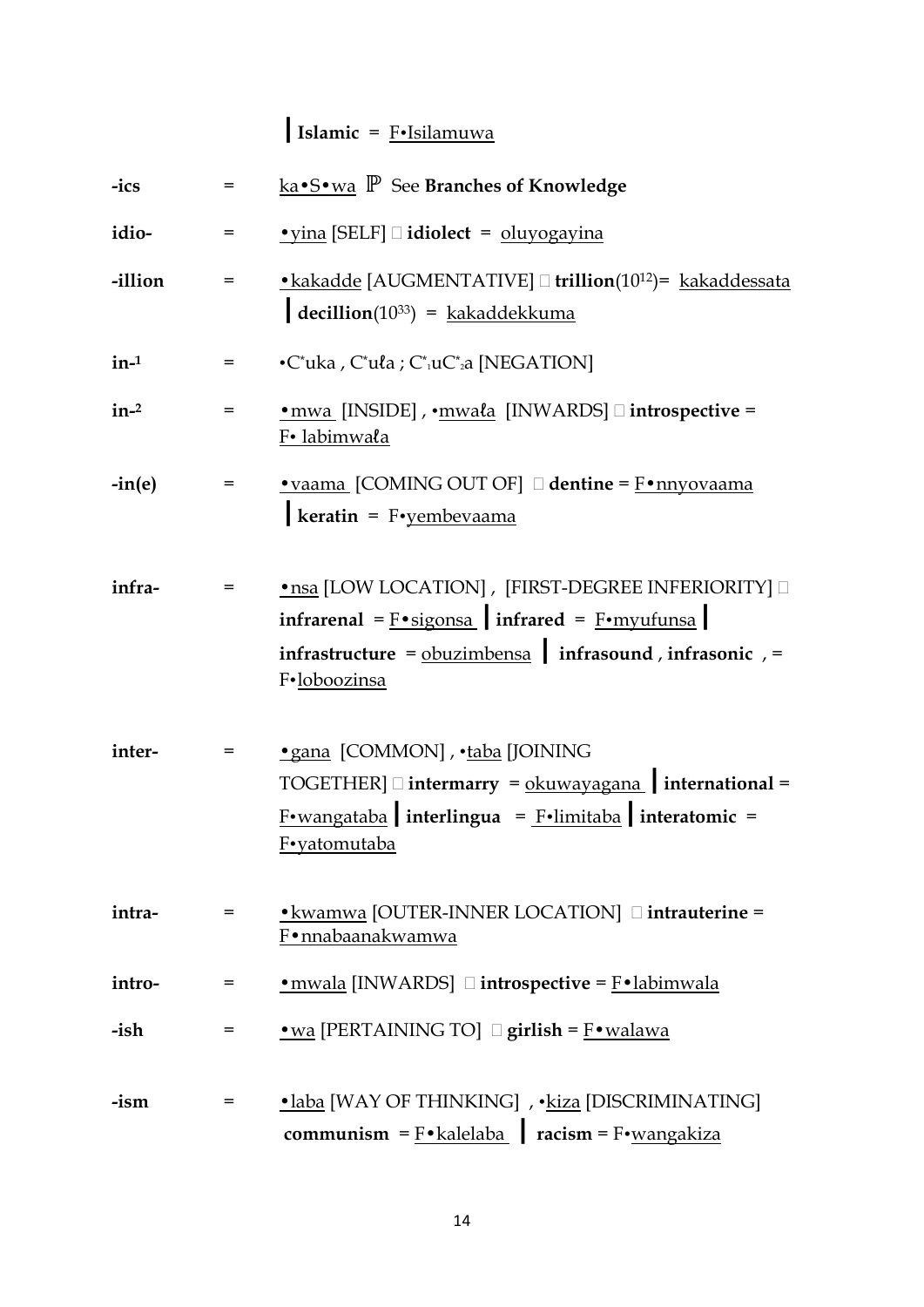| iso-        | =          | • nkana [EQUAL TO ________ IN TERMS OF] □ isohel =                                                        |
|-------------|------------|-----------------------------------------------------------------------------------------------------------|
|             |            | olusanankana isoloss = $F \cdot$ gambonkana isohyet =<br>olukubankana                                     |
| -ite        | $=$        | • wa [PERTAINING TO] $\Box$ Muscovite = $\text{F}$ • moskowa                                              |
| -itis       | $=$        | $\bullet$ yaka [INFLAMMATION] $\Box$ arthritis = F $\bullet$ yingoyaka<br>appendicitis = $F$ ·likondoyaka |
| juxta-      | =          | <u>• laana</u> [NEIGHBOURING] □ juxtapose = okuteekalaana                                                 |
| -latry      | =          | •sinza [WORSHIP] demonolatry = F•zimusinza                                                                |
| -less       | =          | $\cdot$ nuka [NOT HAVING] $\Box$ skinless = F $\cdot$ susunufu                                            |
| -like       | =          | <u>• wanga</u> [RESEMBLING] □ crust-like = F•bembewanga                                                   |
| -logy       | $=$        | $ka \cdot S \cdot yiga \Box$ biology = kalamuyiga topology = kafoyiga<br>See Branches of Knowledge.       |
| longi-      | $=$ $\sim$ | · kweba [LENGTHWISE] □ longitude = olusalekweba<br>longicaudate = F. kilakweba                            |
| long-       |            | $\alpha$ daylong = $\frac{F \cdot nakuwanva}{\alpha}$ year-long = $\frac{F.yakawanva}{\alpha}$            |
| macro-      |            | = <u>• nena</u> , sse• [LARGER SIZE] □ macrostructure = obuzimbenena                                      |
| macromacro- |            | = ssesse•, ssegu• [EXTREMELY LARGE SIZE]                                                                  |
| mal-        |            | •buba [INEXCUSABLY ERRONEOUS] malfunction =<br>F•kolabuba maltreat = okuyisabuba                          |
| -mania      |            | = <u>•lala</u> [MADNESS] □ bibliomania = F.tabolala<br>kleptomania = $F$ ·etoolalala                      |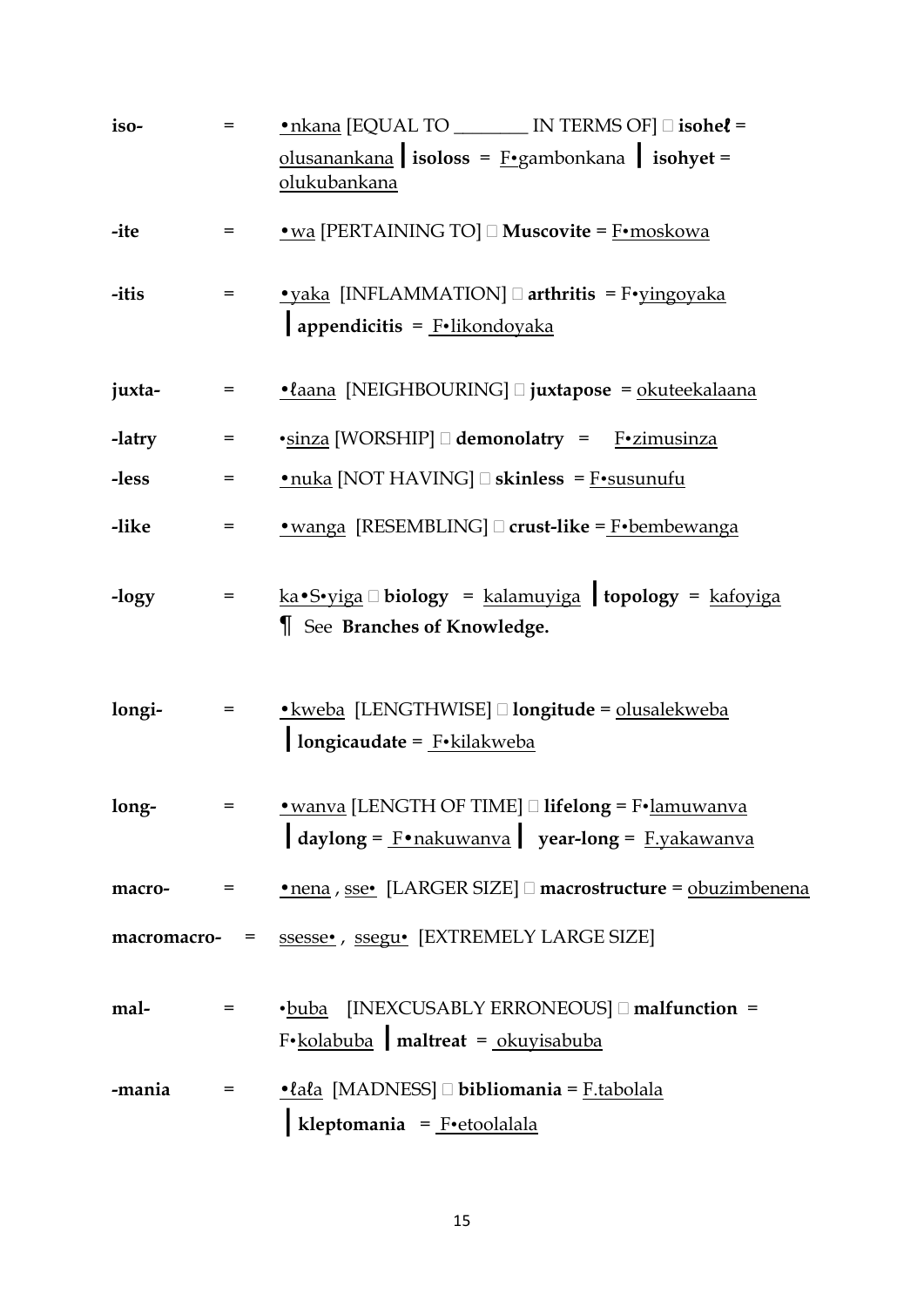| many-                      |              | $\blacksquare$ • bunga [LARGE QUANTITY] $\Box$ many-sided = F• yuyinabunga                                                                       |
|----------------------------|--------------|--------------------------------------------------------------------------------------------------------------------------------------------------|
| maxi-                      | $=$ $\sim$   | seli•, ssemu• [VERY LARGE QUANTITY]                                                                                                              |
| medi-                      | $=$ $\qquad$ | • kata [MIDDLE] $\Box$ the Mediterranean Sea = $\Box$ Ennyanjakata                                                                               |
| mega-                      |              | ejjinjanena                                                                                                                                      |
| -merous                    |              | <b>mer-</b> ,-mer, = $\cdot$ $\cdot$ $\cdot$ [PART OF] $\Box$ <b>meronym</b> = $\frac{ekigamboca}{}$                                             |
| meso-                      | $=$ $\sim$   | $\triangle$ kata [MIDDLE] $\Box$ mesoderm = olususukata<br>$mesomorph = ekikulakata$                                                             |
| meta-                      | $=$ $\qquad$ | • wala [CHANGE OF QUALITY] • wila [CHANGE OF<br>LOCATION], .bega [BEHIND], .yewa [BEYOND], .suuma<br>[SECOND-ORDER] □ metalanguage = F•limisuuma |
|                            |              |                                                                                                                                                  |
| -metry $(\sim$ -metrics) = |              | <u>ka•S•pima</u> $\Box$ geometry = <u>kasipima</u><br>See Branches of Knowledge.                                                                 |
| micro-                     | $=$ $\sim$   | • tona, myhu•, mikro• [SMALLER SIZE] $\Box$ microelectronics<br>= elektronikatona                                                                |
|                            |              | micromicro- = sseka•, nnyhunnyhu•, mikromikro• [SMALL SIZE]                                                                                      |
| mid-                       | $=$ $\sim$   | • kata [MIDDLE], • mwa [INSIDE] $\Box$ Midwest =<br>$Obugwanjubakata$ mid-air = $F*wwwomwa$                                                      |
| mini-                      | $=$          | $\bullet$ tona [SMALL SIZE] $\Box$ minicomputer = kompyutatona                                                                                   |
| mio-                       | $=$          | • keewa [DIMNISHING] Miocenic = F•jjuuzikeewa                                                                                                    |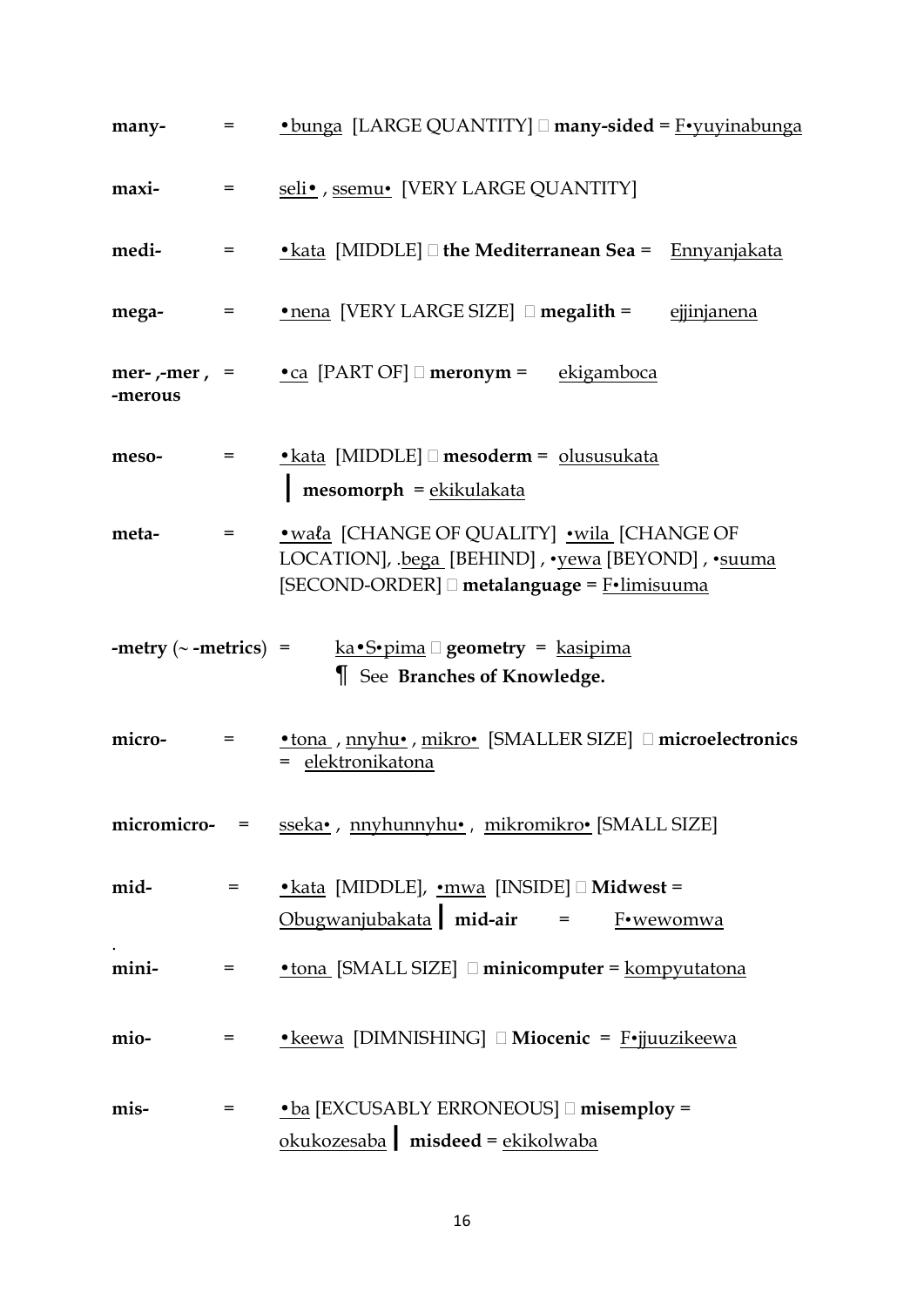| mixed(-)             |            | $=$ • yawa [MIXED] $\Box$ mixed economy = ebyenfunayawa                                                                                                   |
|----------------------|------------|-----------------------------------------------------------------------------------------------------------------------------------------------------------|
| mono-                | $=$        | <u>• muwa</u> [ONE] □ monogamy = F•wayamuwa   monism =<br>obumuwalaba                                                                                     |
| -morphic             |            | = • <u>• kula</u> [FORM] <b>□ polymorphism</b> = <u>obukulabunga</u>                                                                                      |
| multi-               | =          | • bunga [LARGE QUANTITY] nulticellular = F•sellibunga                                                                                                     |
| neo-                 | $=$        | $\bullet$ ggya [ANEW] $\Box$ neo-Confucianism = obuKonfusiusiggya                                                                                         |
| $near(-)$            | $=$        | $\bullet$ kumpa [ALMOST] $\Box$ Near East = Obuvanjubakumpa  <br>near miss = olusubakumpa                                                                 |
| -nomy                | $=$        | $k$ a•S•teeka $\Box$ astronomy = kamunyeenyeteeka agronomy =<br>kalimiloteeka                                                                             |
| non-                 | =          | <u>•ta-, •ta</u> [NEGATION] •leka [NEUTRAL] non-Christian =<br>Omukristoleka                                                                              |
|                      |            | $-oid(\sim -ode)$ = $\sim \sim \sim \sim \sim 1$ [RESEMBLING] $\Box$ hominoid = Fortuwanga<br>$\int$ asteroid = F•munyeenyewanga                          |
| oligo-               | $=$        | $\underline{\text{bata}}$ [ FEW] $\Box$ oligarch = F•fuzibata   Oligocene = Ijuuzibata                                                                    |
| $-oma$ ,<br>-omatous | =          | <u>•zimba</u> [SWELLING] □ carcinoma = kkookoloziba                                                                                                       |
| omni-                | =          | <u>•buna</u> [ALLNESS]•yanna [ALL] □ omnisexual =<br>$F \cdot$ gabanobuna omnidirectional = F $\cdot$ yolekelobuna                                        |
| one-<br>original     | $=$<br>$=$ | $\underline{\bullet}$ muwa [ONE] $\Box$ one-world = F $\underline{\bullet}$ simuwa<br><u>•nnona</u> [ ORIGIN] □ original Rembrandt =<br>ekiRembrandtnnona |
| ortho-               | =          | $\cdot$ tuufa [ RIGHT / CORRECT] $\Box$ orthography =                                                                                                     |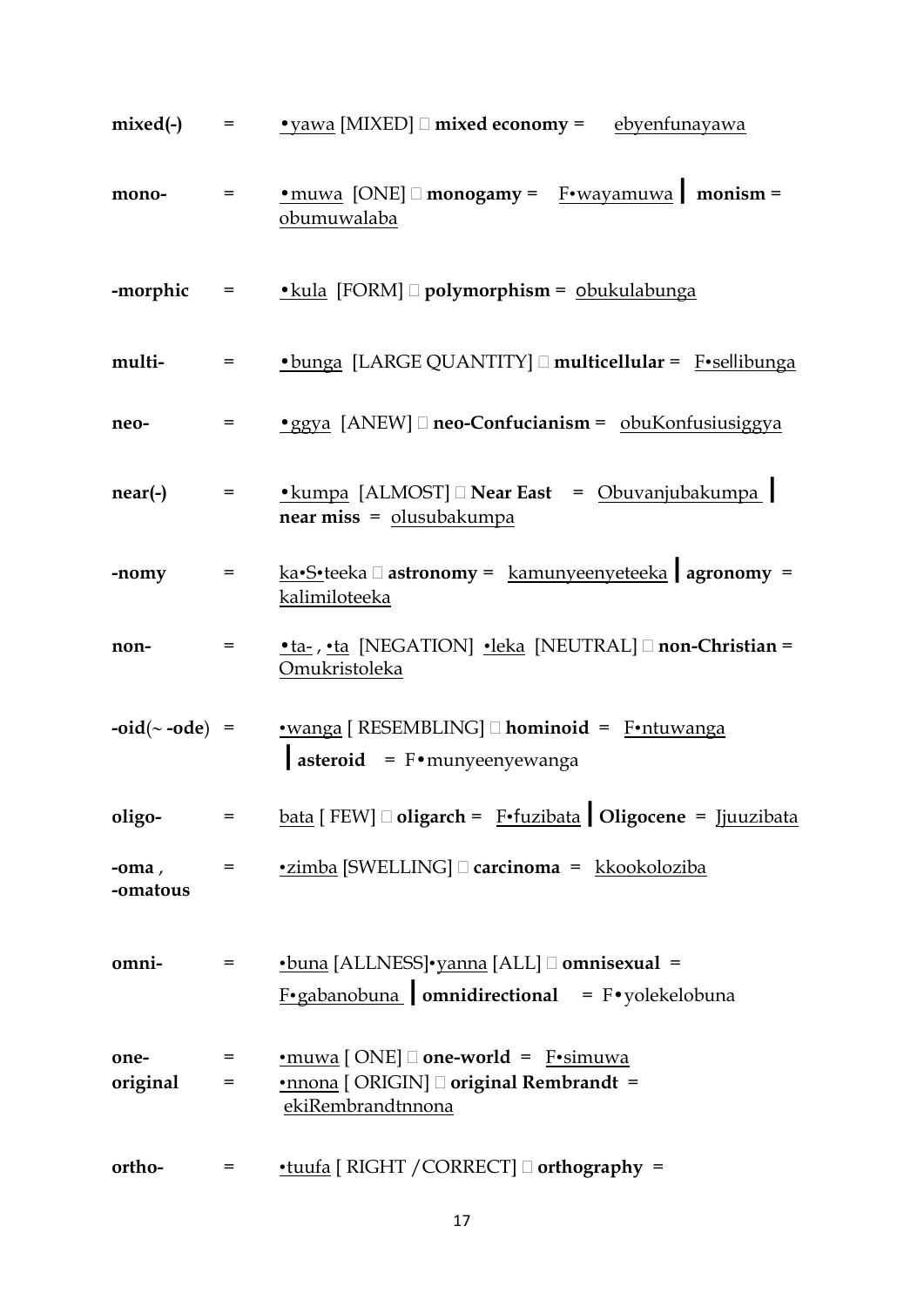|            |              | empandiikatuufa   orthodox = $F \cdot k$ kilizatuufa                                                                                                                                                    |
|------------|--------------|---------------------------------------------------------------------------------------------------------------------------------------------------------------------------------------------------------|
| -ose       | $=$          | • wa [ PERTAINING TO] $\Box$ verbose = F•gambowa (?)<br>F•gambojjula                                                                                                                                    |
| -osis      | $=$          | $\cdot$ <i>lwala</i> $\parallel$ See -asis.                                                                                                                                                             |
| -ous       | =            | •wa [ PERTAINING TO] mountainous = F•soziwa                                                                                                                                                             |
| out-       | =            | ·bwa [OUTSIDE] , · leebya [OUT-V <sub>ING</sub> ] , · bwala [DISTANCING<br>FROM] $\Box$ outbuilding = ebizimbebwa outpatient =<br>$omulwaddebwa$ outfight = $okulwanaleebya$ outrun =<br>okuddukaleebya |
| over-      | =            | •gga [ HIGH LOCATION] [FIRST-DEGREE SUPERIORITY] $\square$<br>overbuilding = $ekizimbegga$ overtime = $ekiseelaga$                                                                                      |
| $own(-)$   | =            | <u>•yina</u> [SELF], •ee• [REFLEXIVE] □ own goal = ggooloyina,<br>ggoolo eya kyeteeba                                                                                                                   |
| palaeo-    | $=$          | •kaddagga [ ANCIENT] nalaeomagnetism =<br>obumagnetikaddagga palaeolithic = $F$ •yinjakaddagga                                                                                                          |
| palin-     | $=$ $\qquad$ | •ddaya [ RETROACTIVE] □ palindrome = F•ddukaddaya                                                                                                                                                       |
| pan-       | $=$          | •buna [ PERVASIVE ] , vanna [ALL] $\Box$ panorama =<br>F•labayanna                                                                                                                                      |
| para-1     | $=$ $\sim$   | ·lula [ON THE OTHER SIDE OF] , · laana [NEXT TO] , · soma<br>[CROSSING] $\Box$ paramilitary = F•gyelula paraphrase =<br>ekitutwasoma paralanguage = olulimilula                                         |
| para-2     | =            | •taasa [PROTECTING FROM] <sup>[]</sup> parasol = F•yubataasa                                                                                                                                            |
| -parous    | $=$          | •za [PROCREATING] uiviparous = F.lamuza                                                                                                                                                                 |
| $pen(e)$ - | =            | $\cdot$ kumpa [ALMOST] $\Box$ peninsular = F $\cdot$ zingakumpa                                                                                                                                         |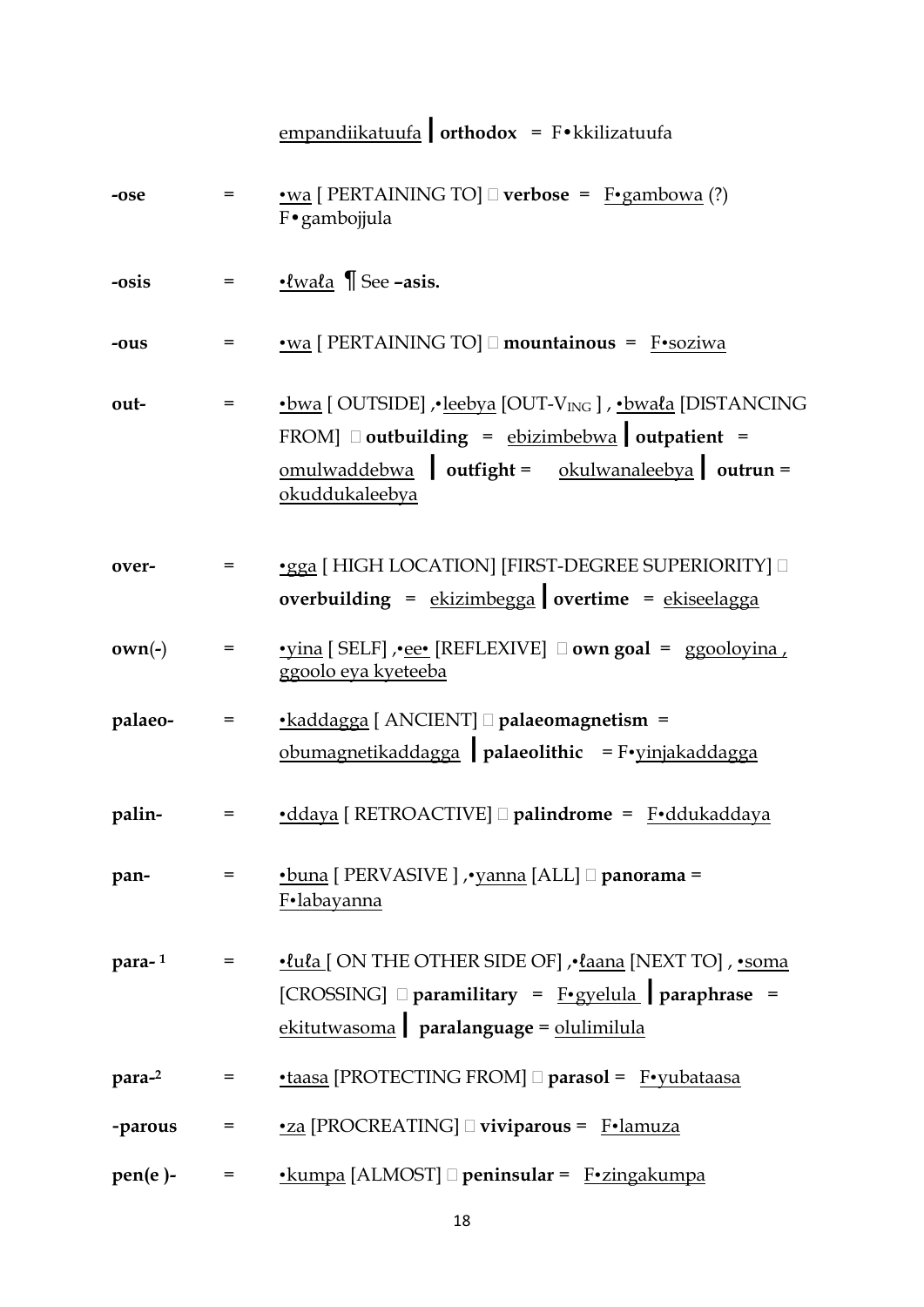| -penia   | $=$          | <u>•yava</u> [PAUCITY] □ <b>leucopenia</b> = F•yeluyava                                                                                              |
|----------|--------------|------------------------------------------------------------------------------------------------------------------------------------------------------|
| per-     | =            | • vema [COMPLETELY] □ perfume = F• kkayema                                                                                                           |
| peri-    | =            | •buga [ENCLOSING] D perimeter = olupimabuga                                                                                                          |
| -person  | Ξ            | omu•S•wa [PERTAINING TO] □ policeperson = omupoliisiwa                                                                                               |
| -philia  | =            | <u>•yuna</u> [ ATTRACTED TO] □ paedophilia = obuyanayuna<br>bibliophily $=$ obutaboyuna                                                              |
| -phobia  | $=$          | <u>•kyawa</u> [ HATING] □ xenophobia = F•gwilakyawa                                                                                                  |
| plagio-  | =            | <u>•taafa</u> [ OBLIQUE] <b>□ plagiocephaly</b> = obutwetaafa                                                                                        |
| pleo-    | =            | <u>•wela</u> [ BEING ENOUGH] □ Pliocene =<br>Jjuuziwela pleocytosis = obuselliwela                                                                   |
| pluri-   | Ξ            | <u>•waka</u> [ PLURAL] □ pluripotent = F•sobolawaka                                                                                                  |
| poikilo- | $=$          | <u>•kyuna</u> [ VARIABLE] □ poikilotherm = F•bugumukyuna ¶<br><u>•kyuna</u> ≢ <u>•kyana</u>                                                          |
| poly-    | Ξ            | •bunga [ LARGE QUANTITY] <sup>[</sup> polygon = F•sondabunga                                                                                         |
| post-    | $=$ $\sim$   | •bega [BEHIND], •wonda [FOLLOWING], •suuma<br>[SECOND-ORDER] □ postmodern = F•lembesuuma                                                             |
| potenti- | $=$          | $\cdot$ vinza [ POTENTIAL] $\Box$ potential difference = enjawuloyinza                                                                               |
| pre-     | $=$ $\sim$   | •bela [FRONT], •kumba [PRECEDING], •ddawa<br>$[PROACTIVE] \square$ predict = okugambaddawa                                                           |
| pro-     | $=$ $\qquad$ | <u>•la</u> [DIRECTED TOWARDS], <u>• waga</u> [SUPPORTING], • bela<br>[FRONT], •fo• [IN PLACE OF], •ddawa [PROACTIVE] □<br>proconsul = omufokungubaka |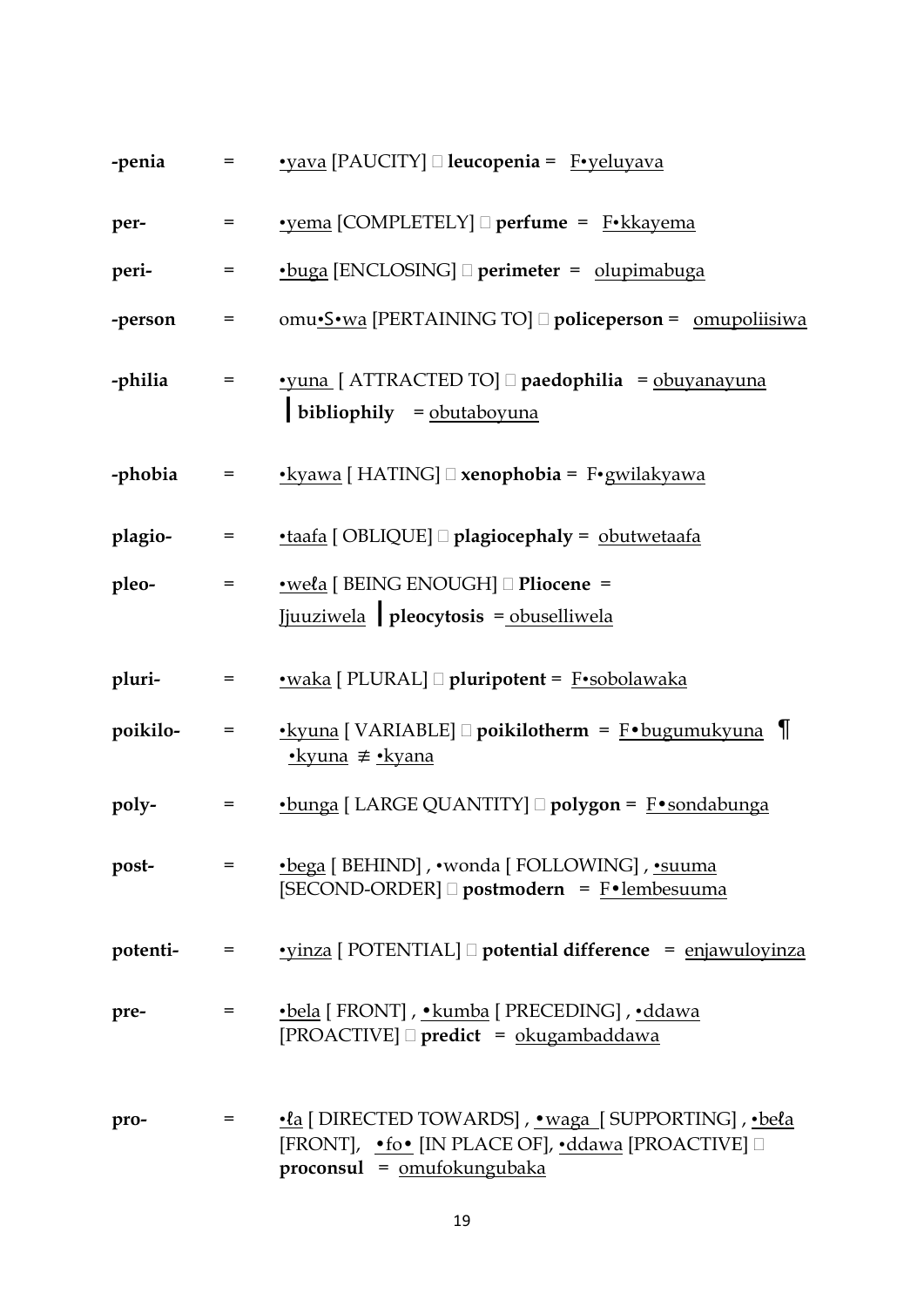| -proof             | $=$        | $\cdot$ guma [ ENDURING] $\Box$ fire-proof = F $\cdot$ liloguma                                                                                     |
|--------------------|------------|-----------------------------------------------------------------------------------------------------------------------------------------------------|
| proper             | $=$        | $\cdot$ vina [SELF] $\Box$ proper name = $\frac{\text{elimnyayina}}{\text{frac}}$ fraction<br>emmenyeyina                                           |
| proto-             | $=$        | • sooka, • nnona [ORIGINAL] protolanguage =<br>oluliminnona                                                                                         |
| $pseudo-$ =        |            | $\cdot$ dyeka [ TRICKING] $\Box$ pseudonym =<br>elinnyadyeka   pseudoscience = kamanyadyeka                                                         |
| quasi-             | $=$ $\sim$ | $\cdot$ linga [DUPING] $\Box$ quasiscientific = F $\cdot$ kamanyalinga =<br>quasiparticle = akasilikitulinga                                        |
| rate of change $=$ |            | $\cdot$ kyuka [ RATE] $\Box$ heart-rate = <u>omutimakyuko</u>                                                                                       |
| re-                | =          | •nata [ AGAIN] , •ddama [REACTIVE] , •ggya<br>[ANEW] • tata [ENDLESSLY], • ddiza [RECIPROCATING]<br>□ repay = okusasuladdiza   react = okukoladdama |
| recti-             | $=$        | $\cdot$ tuufa [ RIGHT/CORRECT] $\Box$ rectangular = F $\cdot$ sandatuufa<br>rectilinear = $F \cdot$ saletuufa                                       |
| retro-             | $=$        | $\cdot$ ddaya [ RETROACTIVE ] $\Box$ retrodict = okugambaddaya                                                                                      |
| -rich              | =          | $\cdot$ gagga [RICHNESS IN] $\Box$ gold-rich = F $\cdot$ zaabugagga   oil-rich =<br>F•futagagga                                                     |
| same-              | =          | $\cdot$ yuwa [UNMIXED/SAME] $\Box$ same-sex = $\underline{F} \cdot \underline{g}$ abanoyuwa                                                         |
| self-              | =          | <u>•yina</u> [SELF], <u>•ee•</u> [REFLEXIVE] <b>aself-development</b> =<br>enkulaakulanayina                                                        |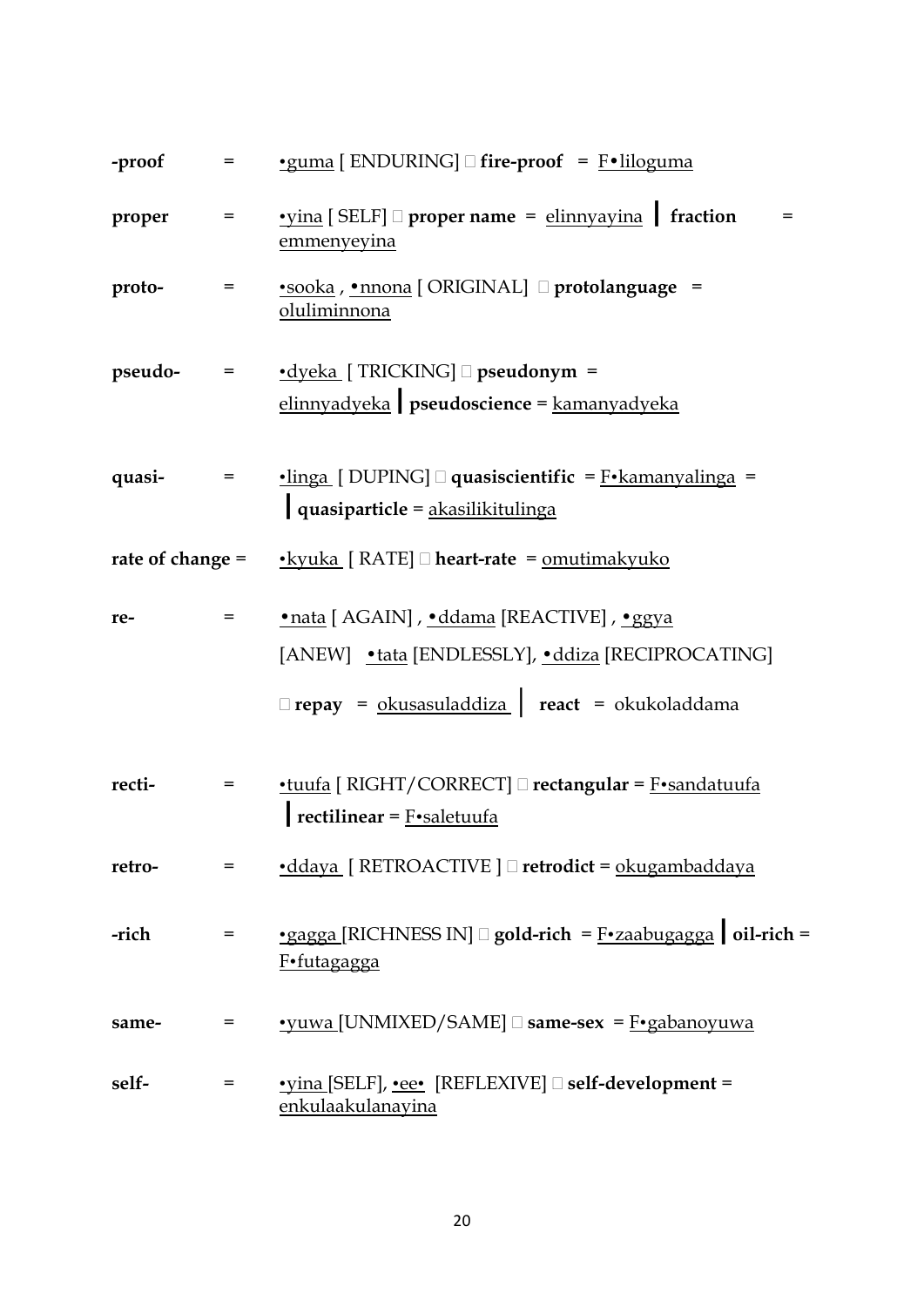| semi-                    | $=$                     | $\underline{\bullet}$ nusa [HALF] $\Box$ semivowel = <u>enjatuzanusa</u> semi-infinite =<br>F•takomanusa                                                                                               |
|--------------------------|-------------------------|--------------------------------------------------------------------------------------------------------------------------------------------------------------------------------------------------------|
| -some                    | $=$                     | •ma [COLLECTIVE], •ca [PART OF], •za<br>$[PRODUCING] \square$ foursome = $\frac{F \cdot n \vee \dots}{F \cdot n \vee m}$<br>chromosome = $F \cdot \text{language}$ wholesome = $F \cdot \text{lambda}$ |
| -speak                   | $=$ $\sim$              | $\cdot$ dikya [GOBBLEDEGOOK] $\Box$ technospeak = F $\cdot$ kugudikya                                                                                                                                  |
| -shaped                  | $\qquad \qquad =\qquad$ | <u>• kula</u> [ FORM] $\Box$ egg-shaped = F•gikula   X-shaped =<br>F•X-kula                                                                                                                            |
| $sided(-)$               | $=$                     | $\bullet$ bbala [ASIDE] $\Box$ side table = <u>emmeezabbala</u>   side road =<br>oluguudobbala                                                                                                         |
| -ship                    | $\equiv$                | $\underline{\cdot ma}$ [ COLLECTIVE] $\square$ readership = F $\underline{\cdot somima}$                                                                                                               |
| simple (-)               | $=$                     | $\cdot$ niina [SIMPLE] $\Box$ single word = ekigamboniina                                                                                                                                              |
| $single(-)$              | $=$                     | $\cdot$ yama [SINGLE] $\Box$ single room = $F\cdot$ sengeyama   single<br>parent = <u>omuzaddeyama</u> single market = <b>akataleyama</b>                                                              |
| sinistro-                | =                       | $\cdot$ kona [LEFT-HANDED] $\Box$ sinistro-cerebral = $F\cdot$ yongokona                                                                                                                               |
| -stasis                  | =                       | $\cdot$ komya [STOPPING] $\Box$ haemostasis = F $\cdot$ saayikomya                                                                                                                                     |
| step-                    | =                       | <u>•wayawa</u> [STEPRELATION] □ stepson = <u>omutabaniwayawa</u>                                                                                                                                       |
| -style                   | =                       | $\text{Ingela}$ [WAY] $\Box$ church-style = $\text{F-kanisangela}$                                                                                                                                     |
| sub-                     | =                       | •nsa [ LOW LOCATION], • kwansa [OUTER-INNER<br>LOCATION], •nsa [FIRST-DEGREE INFERIORITY] □ sublunar<br>$F \cdot \text{yezinsa}$ subhuman = $F \cdot \text{ntunsa}$ subset =<br>=<br>ekibinjansa       |
| super-, supra-, sur- $=$ |                         | •gga [ LOW LOCATION], [FIRST-DEGREE                                                                                                                                                                    |

21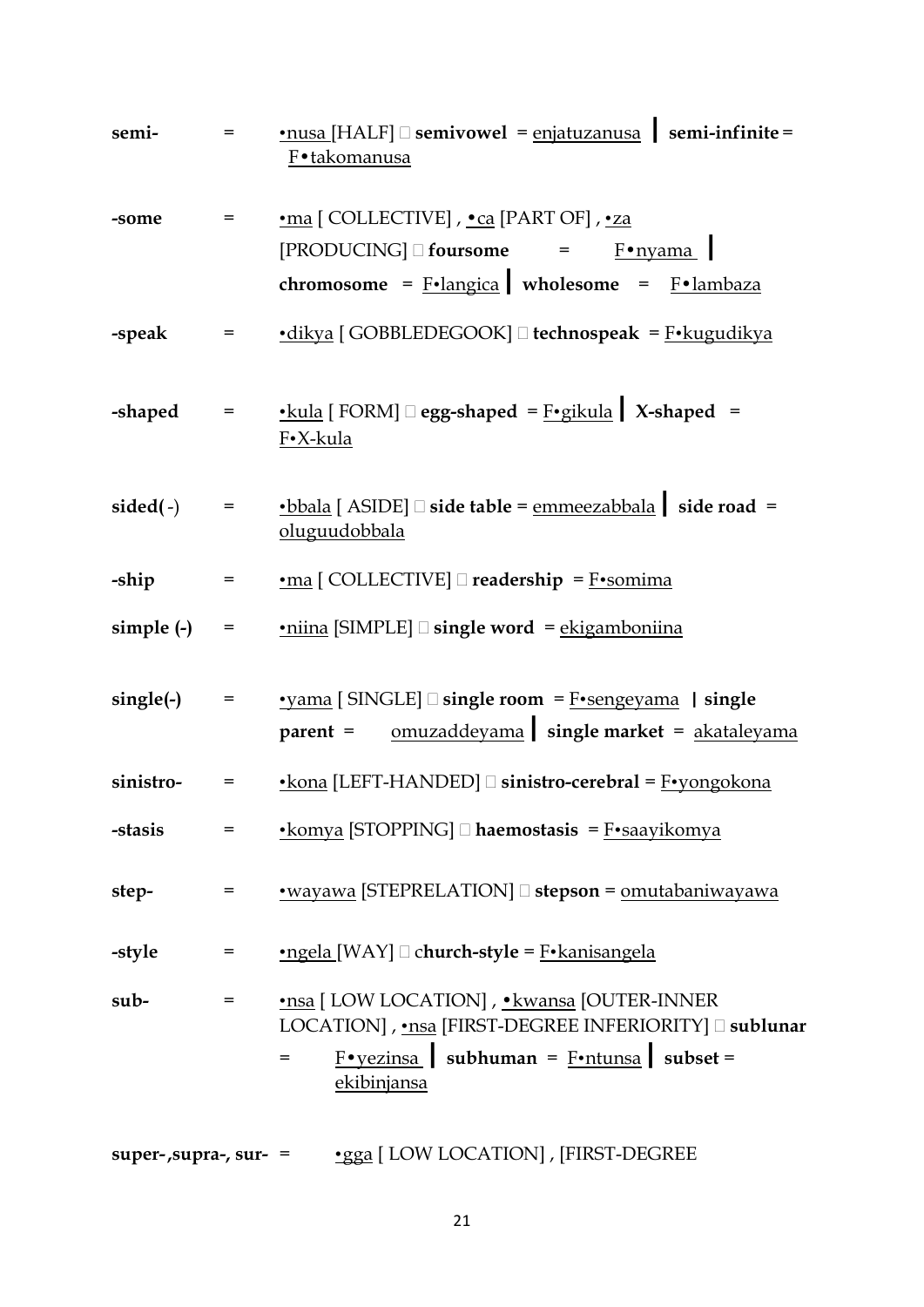|                   |            | $SUPERIORITY$ $\Box$ superstratum = $omwaliilogga$                                                                                                                 |
|-------------------|------------|--------------------------------------------------------------------------------------------------------------------------------------------------------------------|
|                   |            | supersonic = $F \cdot \text{loboozigga}$ supranational =                                                                                                           |
|                   |            | F•wangagga   superbug = ekikugga                                                                                                                                   |
| $syn-(\sim sym-)$ |            | •gana [COMMON] Synchrony = obuseelagana<br>$=$<br>synchronize = $oku$ •seelawagana                                                                                 |
| system            |            | $\bullet$ teeka [ ARRANGING] $\Box$ banking system =<br>$=$<br>$F \cdot$ bankateeka educational system = $F \cdot$ vigilizateeka                                   |
| sui-              | $=$        | <u>•ee•</u> [ REFLEXIVE] , <u>• yina</u> [SELF] $\Box$ sui generis =<br>F•kayina                                                                                   |
| tauto-            | $=$        | • kima [SAME] □ tautology = ekitegeezokima                                                                                                                         |
| tele-             | $=$        | $\textcolor{red}{\bullet}$ yala [FAR] $\Box$ television = endabilayala                                                                                             |
| trans-            | $=$        | • vema [ CROSSING], • lula [ON THE OTHER SIDE OF],<br><u>•yewa</u> [BEYOND] <b>□</b> trans-Atlantic = F•Atlantikadalula<br>$transcend = okuyitayewa$               |
| tricho-           | =          | •satwa [THREE-BRANCHED] I trichotomy = F•salasatwa                                                                                                                 |
| uber-             |            | •ggagga [THIRD- DEGREE SUPERIORITY] [ uberbabe =<br>F•yanaggagga                                                                                                   |
| ultra-<br>,       | $=$ $\sim$ | •lula [ON THE OTHER SIDE OF] ; • yewa [BEYOND] ; .ggagga,<br>.nsaffa [THIRD-DEGREE SUPERIORITY] [ ultramicroscope =<br>$endabisonsaffa$ ultramundane =<br>F•siyewa |
| $ultramaccro-$ =  |            | wagu•S, sse•F <sub>+</sub> •S [THIRD- DEGREE SUPERIORITY]                                                                                                          |
| ultramicro- =     |            | waka•S, nnyhu•F <sub>+</sub> •S [THIRD- DEGREE INFERIORITY]                                                                                                        |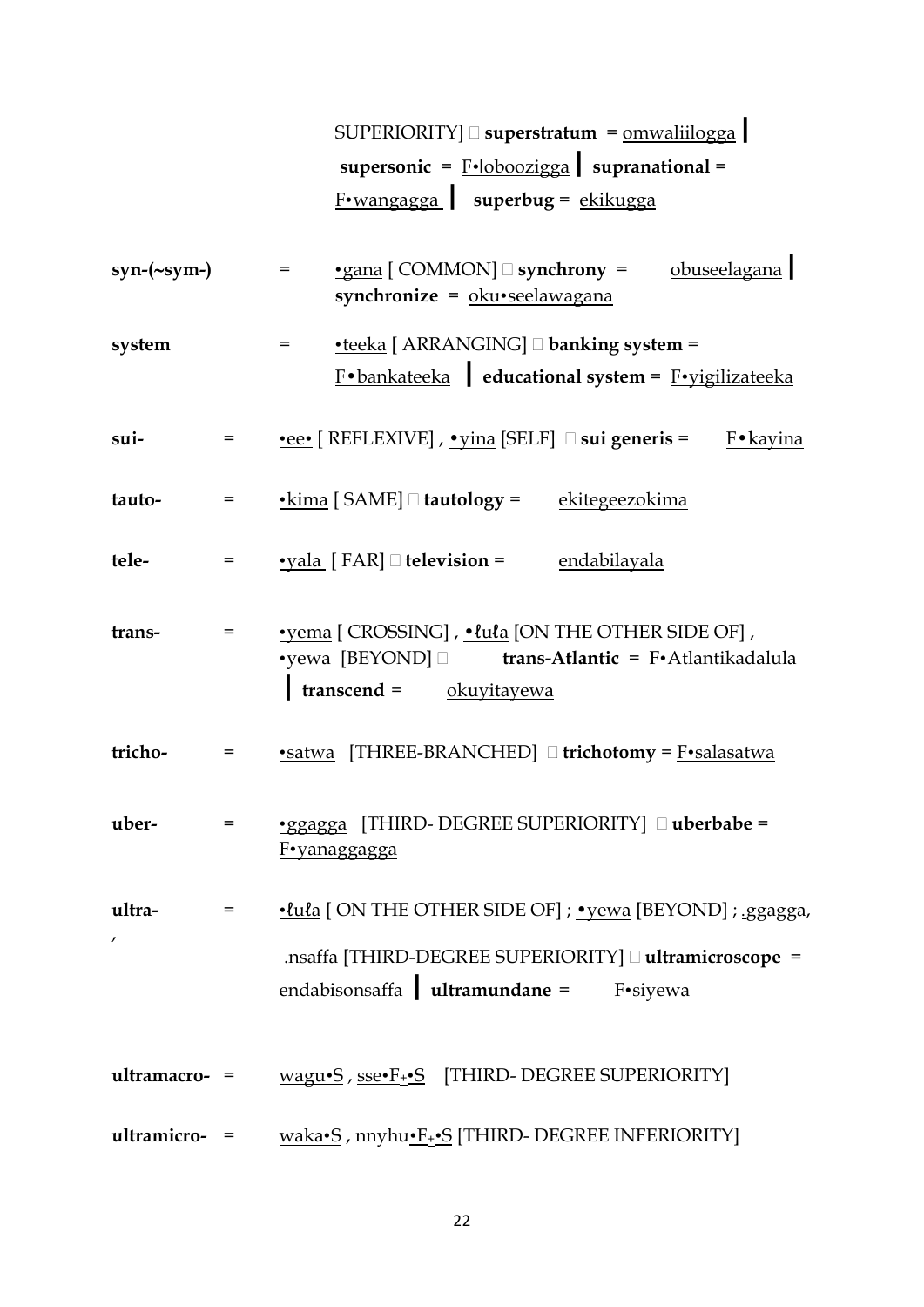| un-              |     | $=$ $\cdot$ ta $\cdot$ [NEGATION]                                                                                                                                                                                                                               |
|------------------|-----|-----------------------------------------------------------------------------------------------------------------------------------------------------------------------------------------------------------------------------------------------------------------|
| under-           | $=$ | •nsa [ LOW LOCATION], •kwansa [OUTER-INNER<br>LOCATION], •nsa [FIRST-DEGREE INFERIORITY] □ undersea<br>$=$ F•yanjansa undersecretary = $omuv$ and isinsa underwrite<br>= okuwandiikansa   understudy = okuyigansa  <br><b>undercooked</b> = $F \cdot f$ umbanse |
| uni-             | $=$ | $\underline{\bullet}$ muwa [ONE] $\Box$ unicorn = F $\underline{\bullet}$ yembemuwa   unicameral =<br>$F \cdot$ sengemuwa unilateral = F $\cdot$ yuyimuwa                                                                                                       |
| unique           |     | $=$ $\underline{\cdot \text{nuta}}$ [UNIQUE]                                                                                                                                                                                                                    |
| $up-$            | $=$ | •gga [ HIGH LOCATION], [FIRST-DEGREE SUPERIORITY] $\Box$<br>uphill = $F \cdot \frac{\text{Soziga}}{\text{Soziga}}$ upmarket = $F \cdot \frac{\text{Lalgga}}{\text{Sagga}}$                                                                                      |
| -ure             | =   | •ma [COLLECTIVE] D legislative = F•teekazama                                                                                                                                                                                                                    |
| ur-              | $=$ | •sooka, mona [ORIGINAL]<br>urtext = ekilukesooka                                                                                                                                                                                                                |
| vice-            | =   | $\underline{\text{omu}\cdot\text{fo}\cdot\text{S}_2}$ [ IN PLACE OF] $\Box$ vice-chancellor = <u>omufokungu</u>                                                                                                                                                 |
| virtual          | =   | $F-S\cdot k$ yenka [VIRTUALITY] $\Box$ virtual library =<br>ekitabowilokyenka                                                                                                                                                                                   |
|                  |     | $\cdot$ inwards = $\cdot$ <u>la</u> [DIRECTED TOWARDS]                                                                                                                                                                                                          |
| -ware            | $=$ | •nywama [ COLLECTIVE OF COMPONENTS] □ tableware =<br>F•meezanywama                                                                                                                                                                                              |
| -ways, $-wise =$ |     | <u>•la</u> [ DIRECTED TOWARDS]                                                                                                                                                                                                                                  |
| -work            | $=$ | $\cdot$ vunga, $\cdot$ cama [SYSTEM] $\Box$ network = F $\cdot$ timbayunga<br>bridgework = $F \cdot \text{tindoyunga}$ silverwork = $F \cdot \text{feezacama}$                                                                                                  |